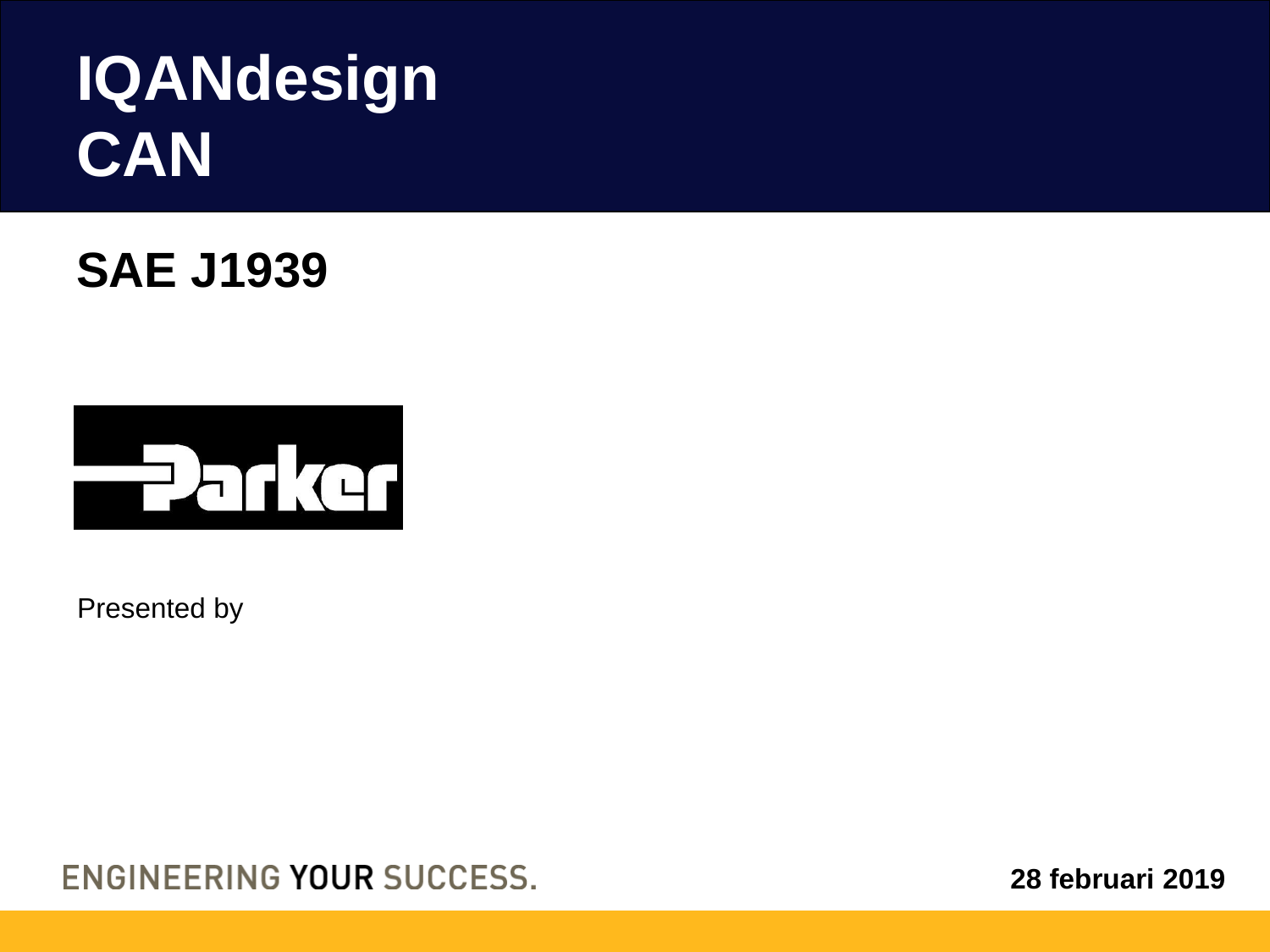# **SAE J1939 CAN bus protocol**

- CAN protocol for
	- Engines

 $\bullet$  …

• Transmissions



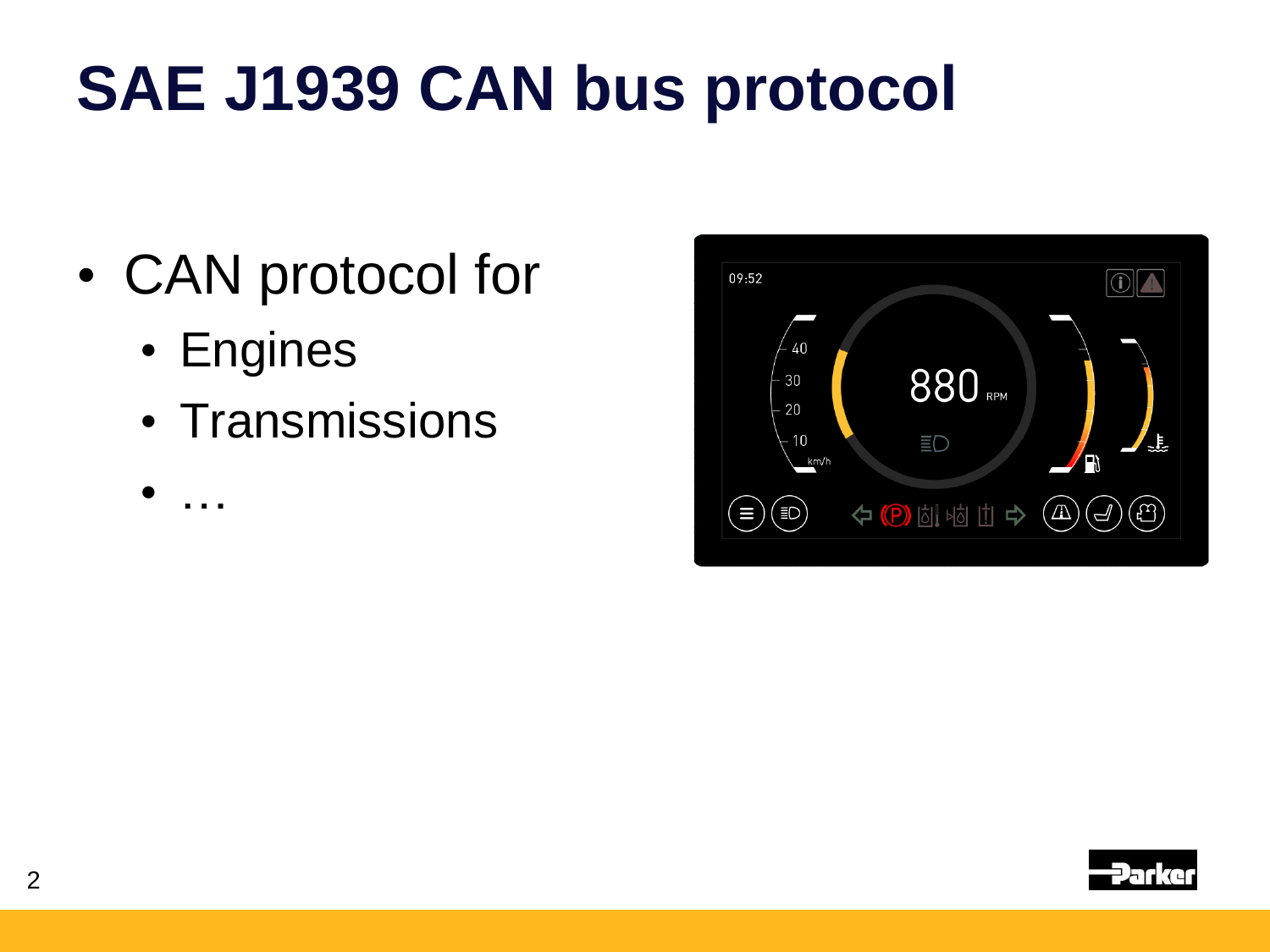## **SAE J1939 standard**



• **SAE J1939** was designed to allow electronic devices from different vendors to communicate with each other through a standard architecture

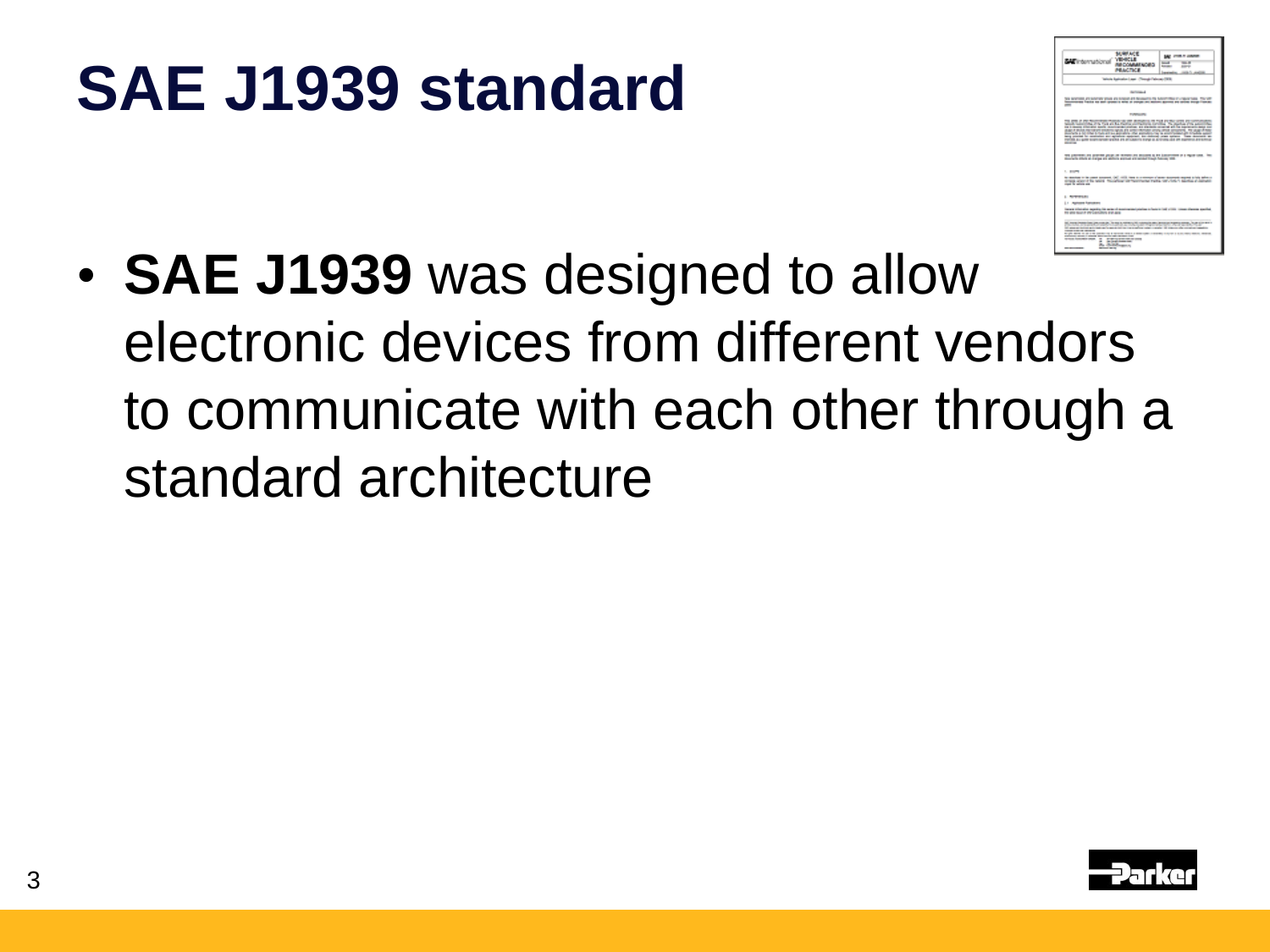# **J1939 in OSI Reference Model**

- J1939/11 Physical Layer twisted pair, twisted quad, ...
- **J1939/21 - Data Link Layer - define frame**
	- (Protocol Data Unit (PDU))
	- format, point-to-point and broadcast (BLAST) protocols
- J1939/31 Network Layer
- **J1939/71 - Application Layer**
- J1939/81 Network Management
- J1939/0\* General documentation:
	- 01 Truck and Bus
	- 02 Agricultural Equipment
	- ...

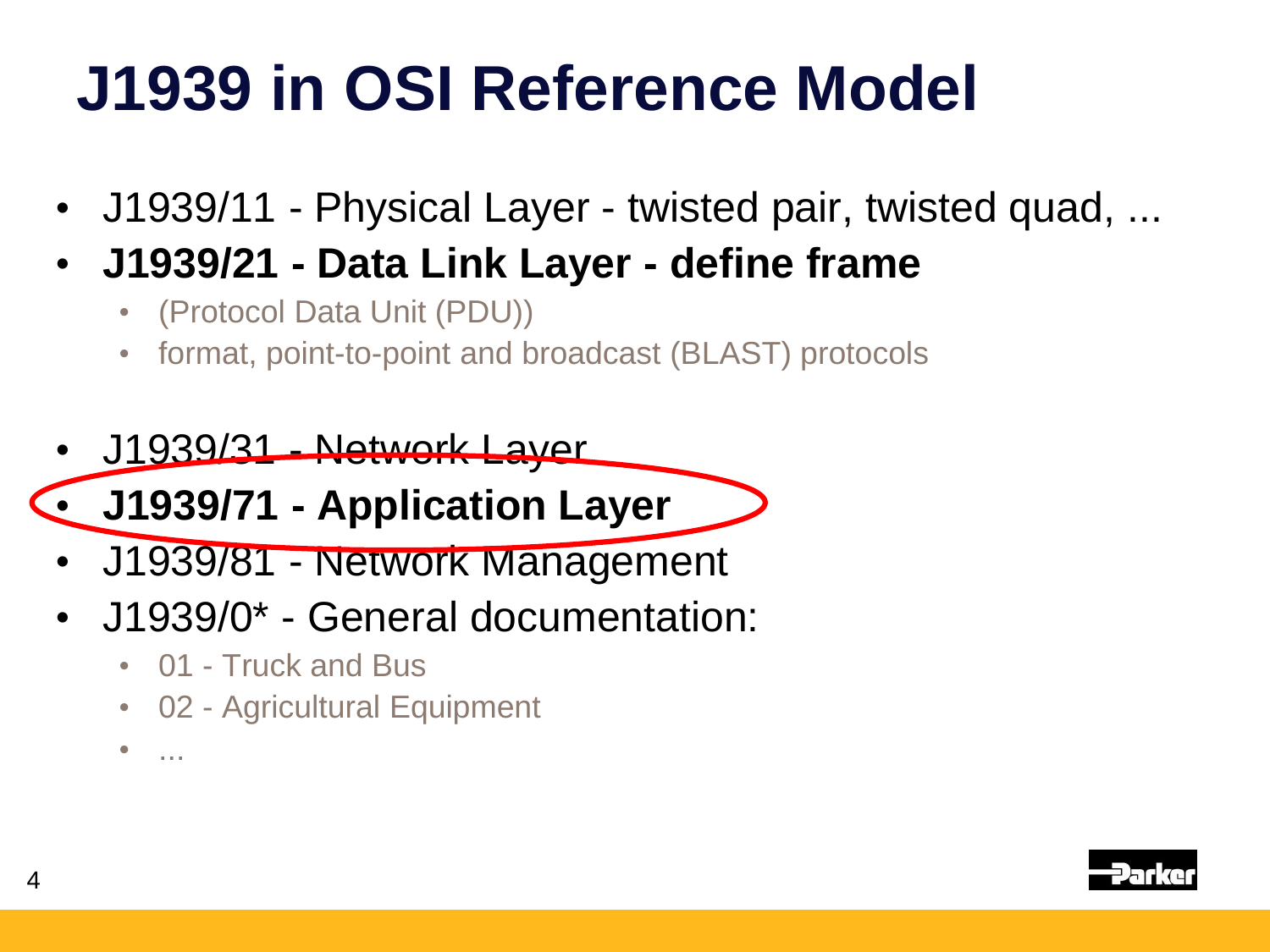### **PGN 61444 Electronic Engine Controller 1 <b>EEC1**

5

| Data length:<br>Data page:<br>PDU format: | <b>PDU</b> specific:    | Transmission repetition rate: engine speed dependent<br>8 bytes<br>0<br>240<br>4 |              |
|-------------------------------------------|-------------------------|----------------------------------------------------------------------------------|--------------|
|                                           | Default priority:       | 3                                                                                |              |
|                                           | Parameter group number: | 61 444 (00F004 <sub>16</sub> )                                                   |              |
| <b>Start</b>                              | Length                  | <b>Parameter Name</b>                                                            | <b>SPN</b>   |
| 1.1                                       | 4 bits                  | <b>Engine Torque Mode</b>                                                        | 899          |
| 1.5                                       | 4 bits                  | <b>Actual Engine - Percent Torque High Resolution</b>                            | 4154         |
| $\overline{2}$                            | 1 byte                  | <b>Driver's Demand Engine - Percent Torque</b>                                   | 512          |
| 3                                         | 1 byte                  | <b>Actual Engine - Percent Torque</b>                                            | 513          |
| $4 - 5$                                   | 2 byte                  | <b>Engine Speed</b>                                                              | 190          |
| 6                                         | 1 byte                  | <b>Source Address of Controlling Device</b>                                      | 1483         |
| 7.1                                       | 4 bits                  | <b>Engine Starter Mode</b>                                                       | 1675         |
| 8                                         | 1 byte                  | Engine Demand - Percent Torque                                                   | <b>Parke</b> |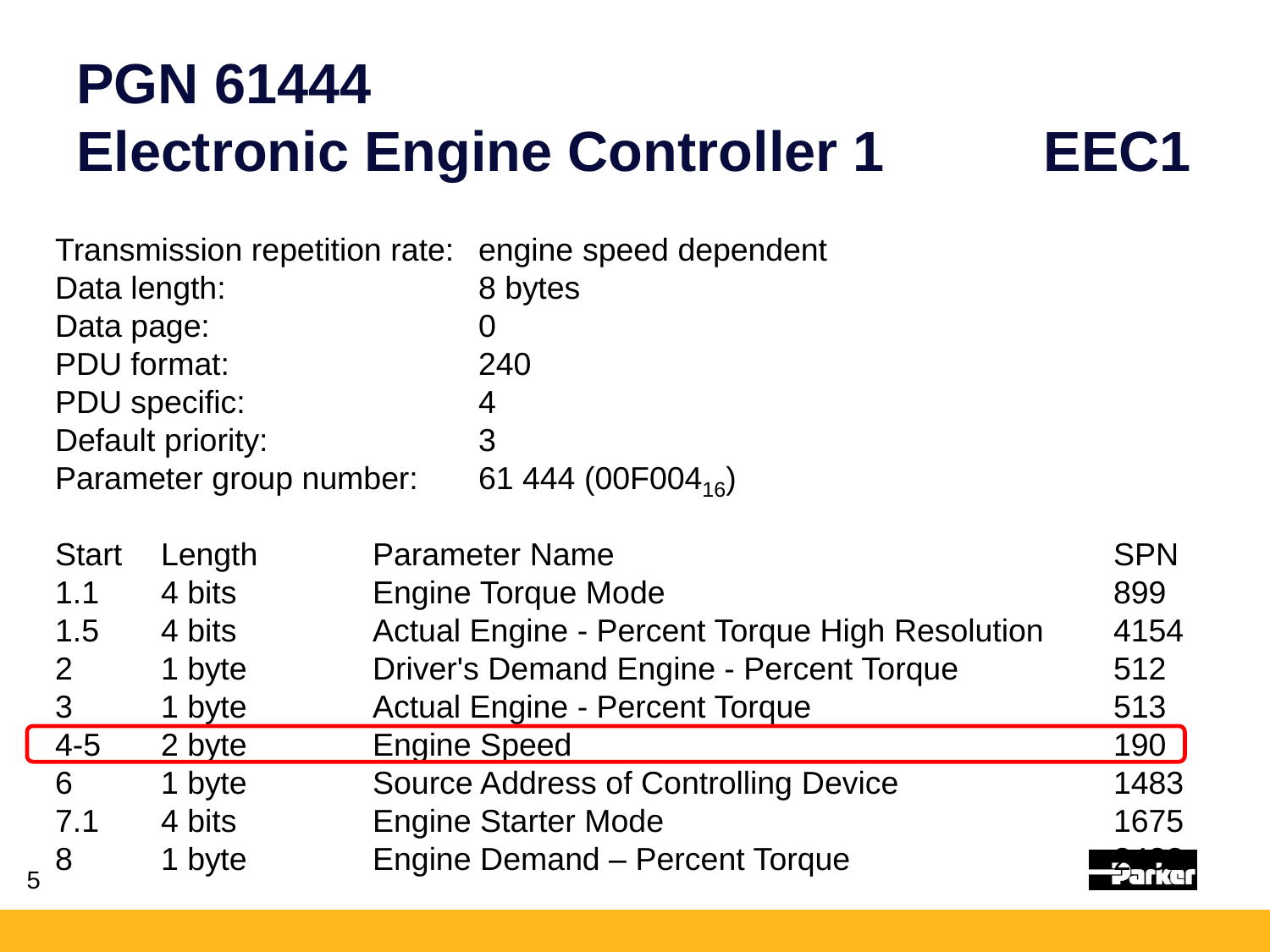# **SPN 190 Engine Speed**

Engine Speed / Actual engine speed which is calculated over a minimum crankshaft angle of 720 degrees divided by the number of cylinders.

Data Length: 2 bytes Data Range: 0 to 8031.875 rpm Type: Measured Supporting information: PGN reference: 61444

Resolution: 0.125 rpm/bit gain, 0 rpm offset

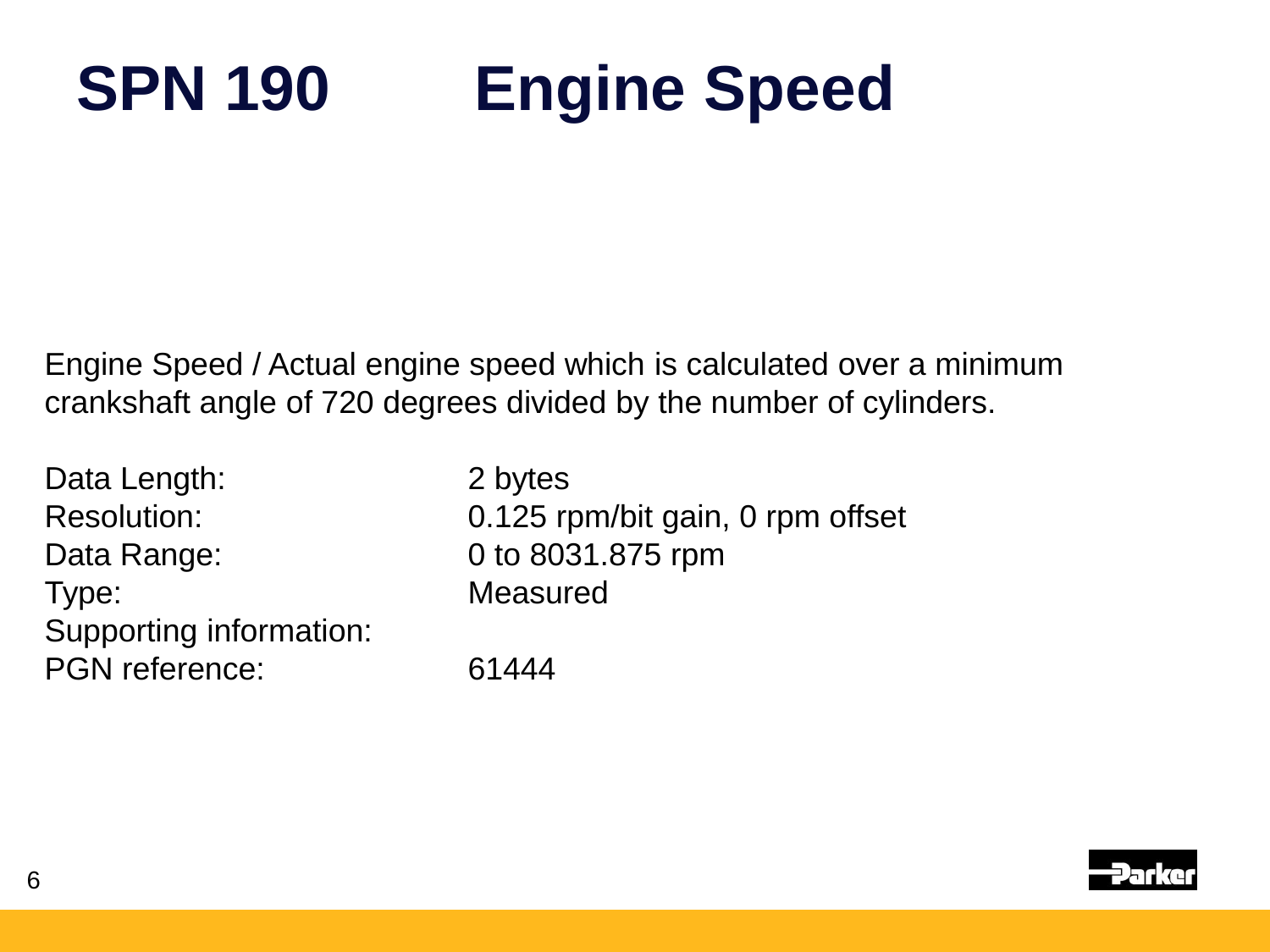### **SPN 513 Actual Engine - Percent Torque**

The calculated output torque of the engine.

Data Length: 1 byte Resolution: 1 %/bit, -125 % offset Type: Measured Supporting Information: PGN reference: 61444

Data Range:  $-125$  to 125 % Operational Range: 0 to 125%

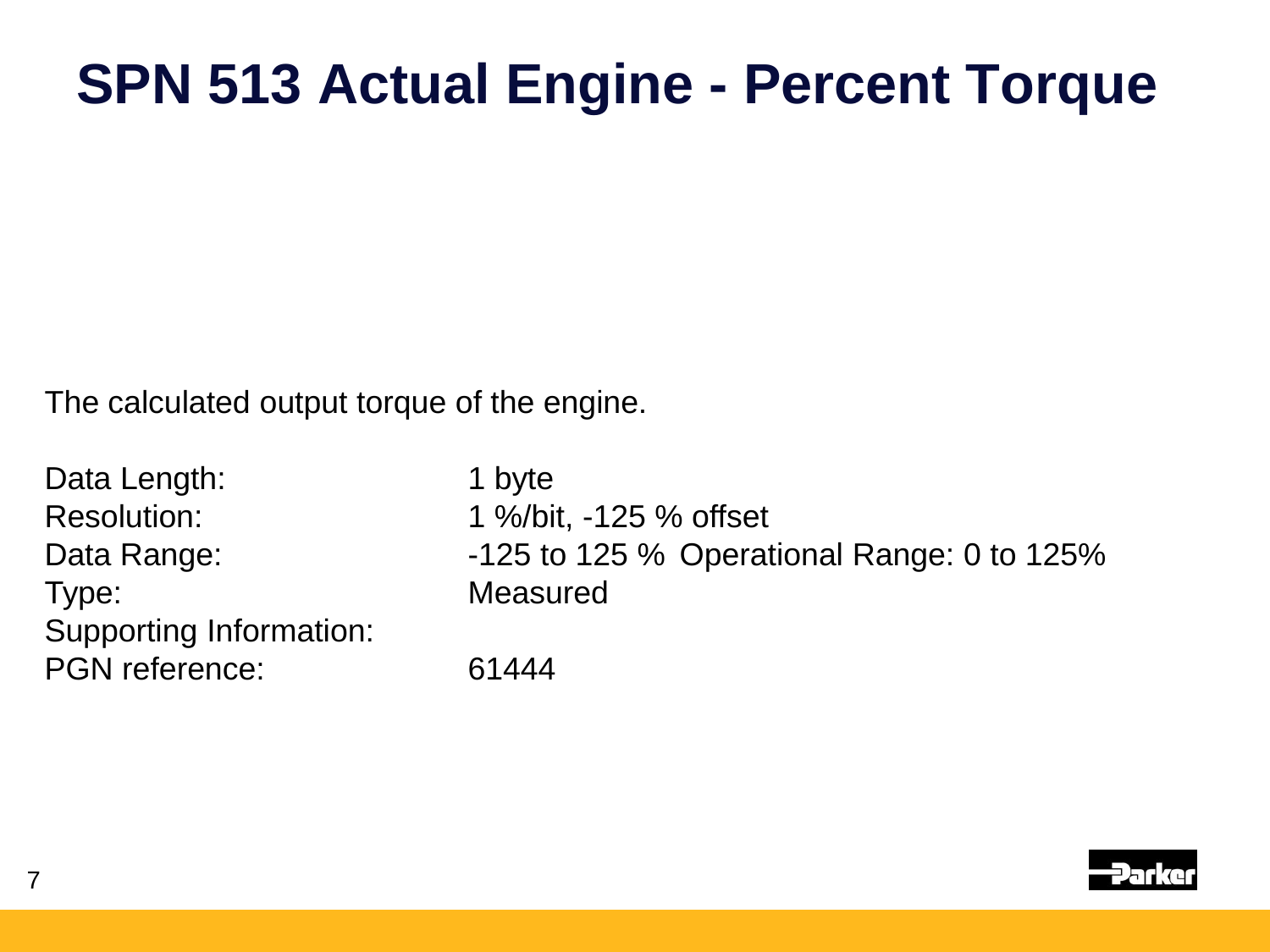## **PGN 65262 Engine temperature <b>ET1**

| Transmission repetition rate: 1 s |                                |
|-----------------------------------|--------------------------------|
| Data length:                      | 8 bytes                        |
| Data page:                        |                                |
| <b>PDU</b> format:                | 254                            |
| <b>PDU</b> specific:              | 238                            |
| Default priority:                 | 6                              |
| Parameter group number:           | 65 262 (00FEEE <sub>16</sub> ) |
|                                   |                                |

|   | Start Length | <b>Parameter Name</b>                 | <b>SPN</b> |
|---|--------------|---------------------------------------|------------|
|   | 1 byte       | Engine coolant temperature            | 110        |
| 2 | 1 byte       | Fuel temperature                      | 174        |
|   | 2 bytes      | Engine oil temperature1               | 175        |
| 5 | 2 bytes      | Turbo oil temperature                 | 176        |
|   | 1 byte       | Engine intercooler temperature        | 52         |
|   | 1 byte       | Engine intercooler thermostat opening | 1134       |



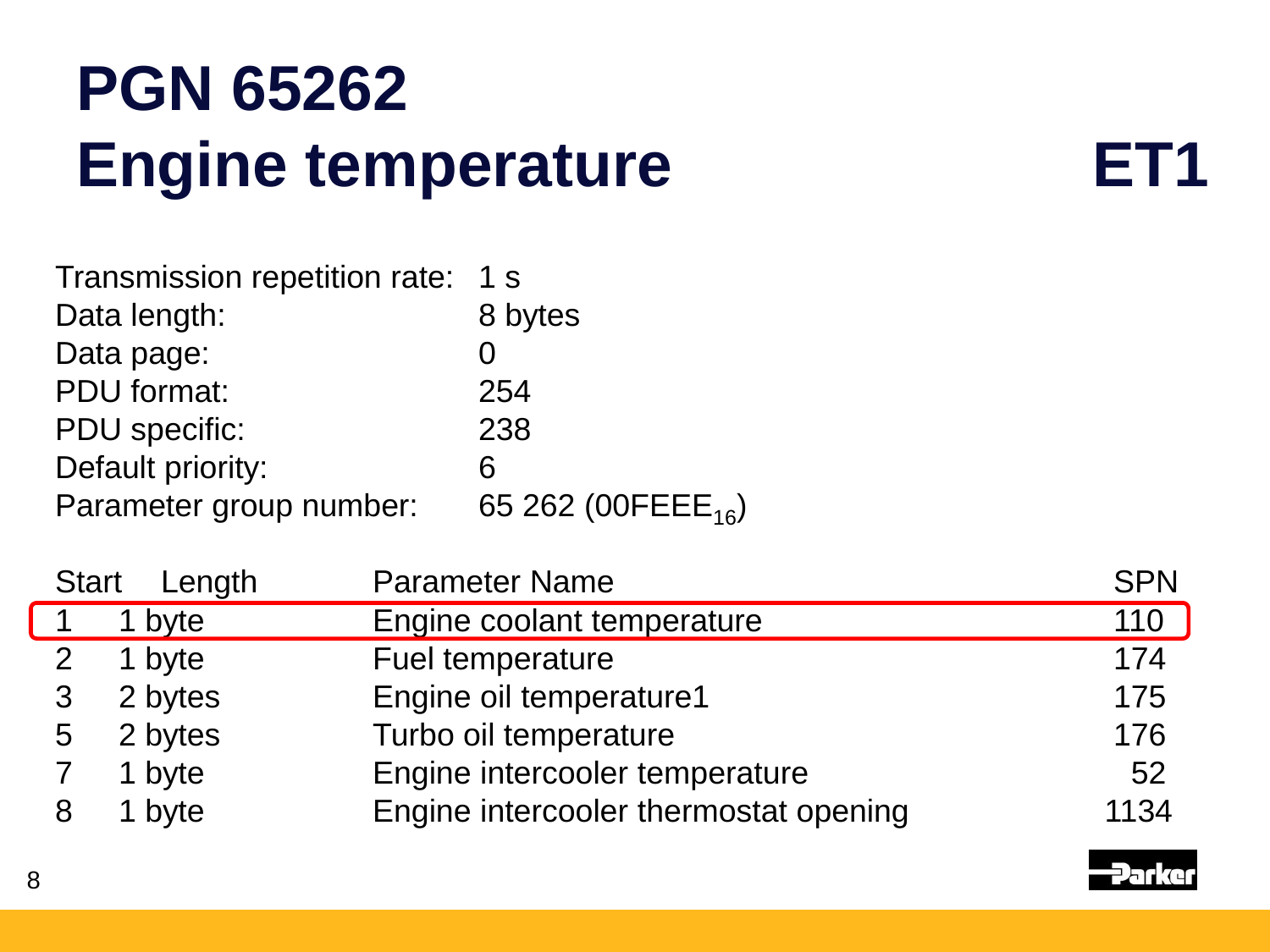# **SPN 110 Engine Coolant Temperature**

Temperature of liquid found in engine cooling system.

Data Length: 1 byte Resolution: 1 °C/bit gain,-40 °C offset Data Range:  $-40$  to  $+210$  °C (-40 to 410 °F) Type: Measured Suspect Parameter Number: 110 PGN Reference: 65262

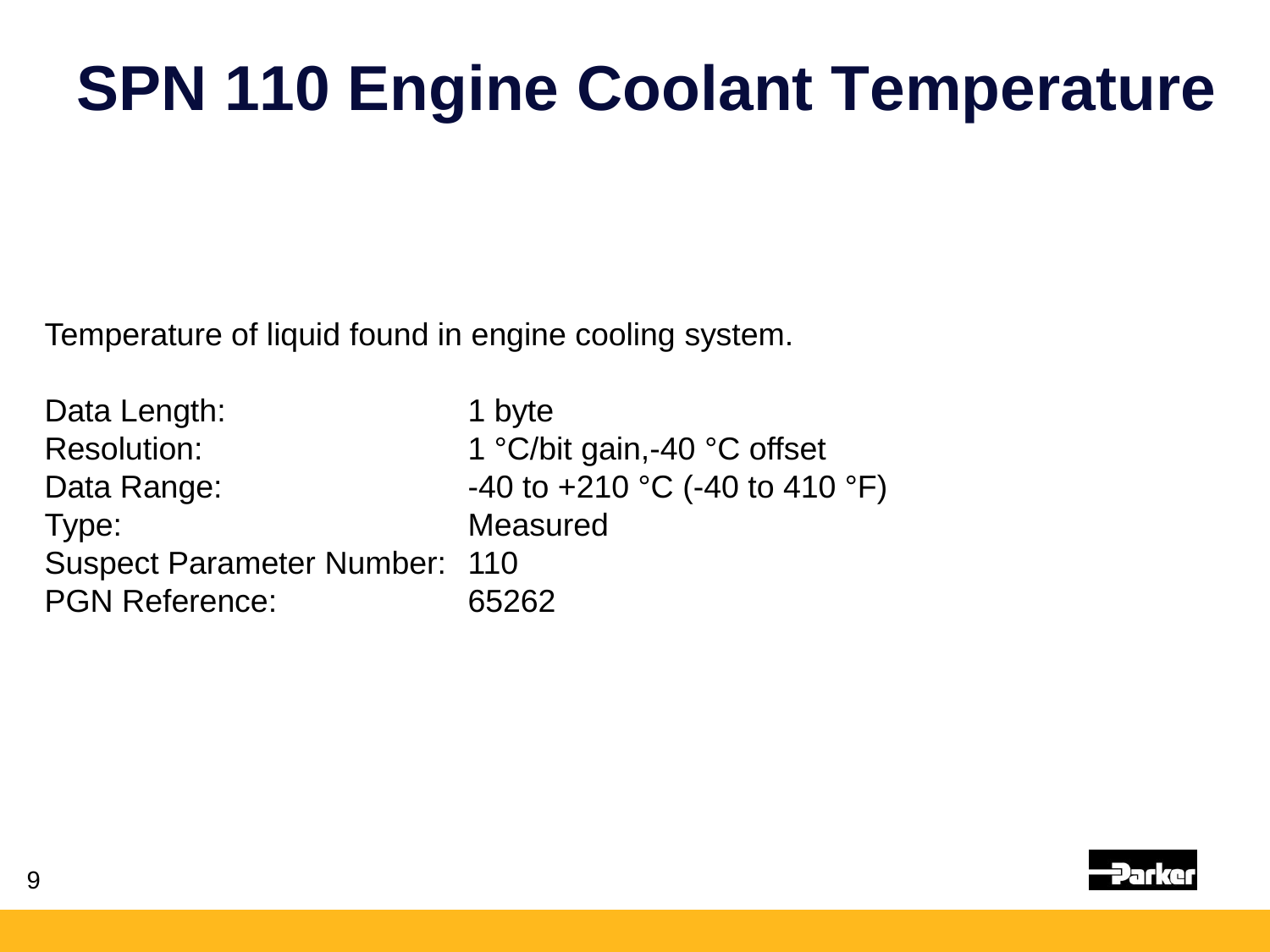## **J1939 CAN frame**

- Identifier (29 bit)
- Data field (up to 64 bit)

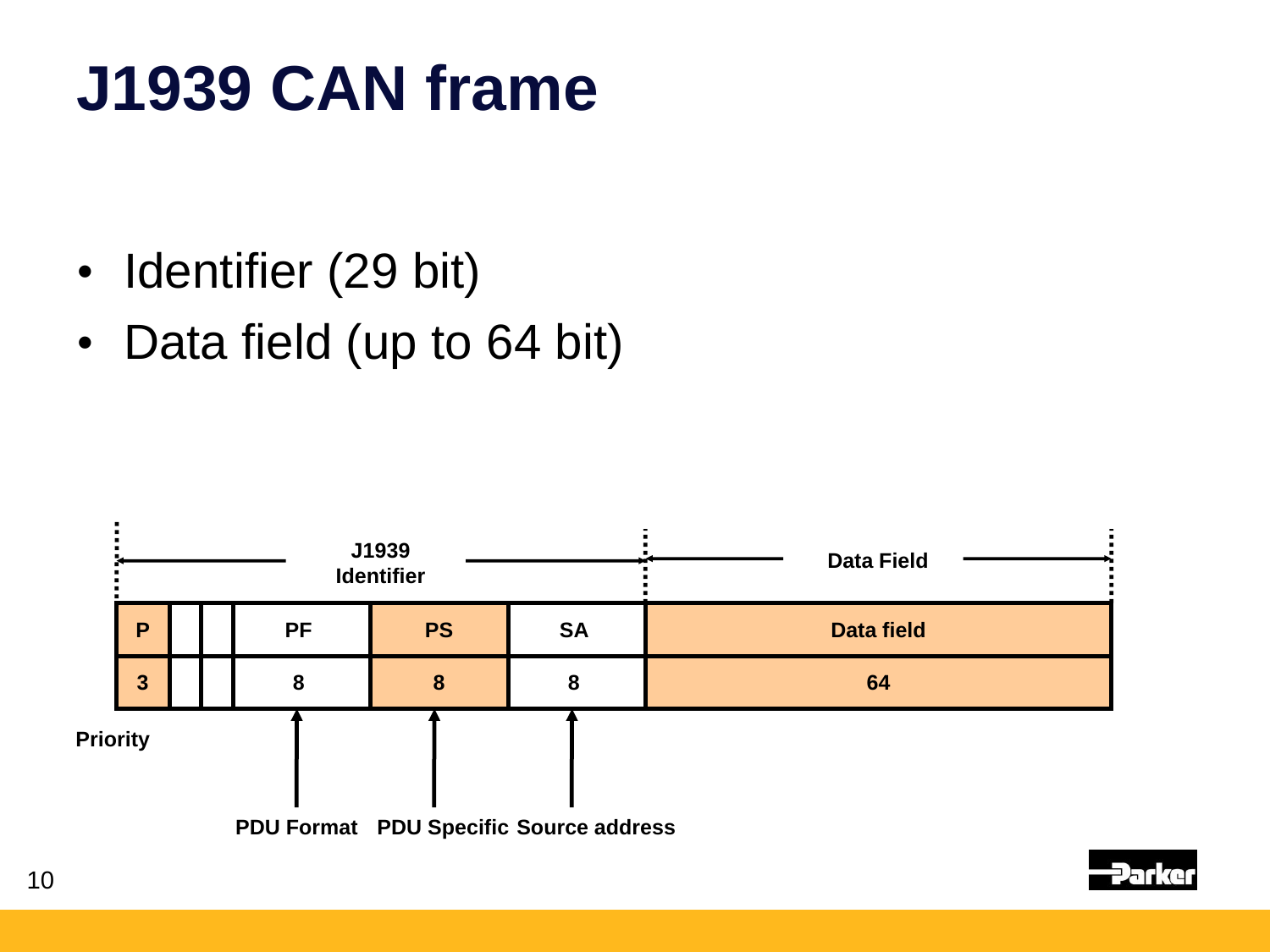# **J1939 Identifier**

### • **29-bit identifier**

- Priority (3 bits)
- *Reserved Bit (1 bit)*
- *Data Page (1 bit)*
- PDU (Protocol Data Unit) Format (PF) (8 bits)
- PDU (Protocol Data Unit) Specific (PS) (8 bits)
- Source Address (SA) (8 bits)



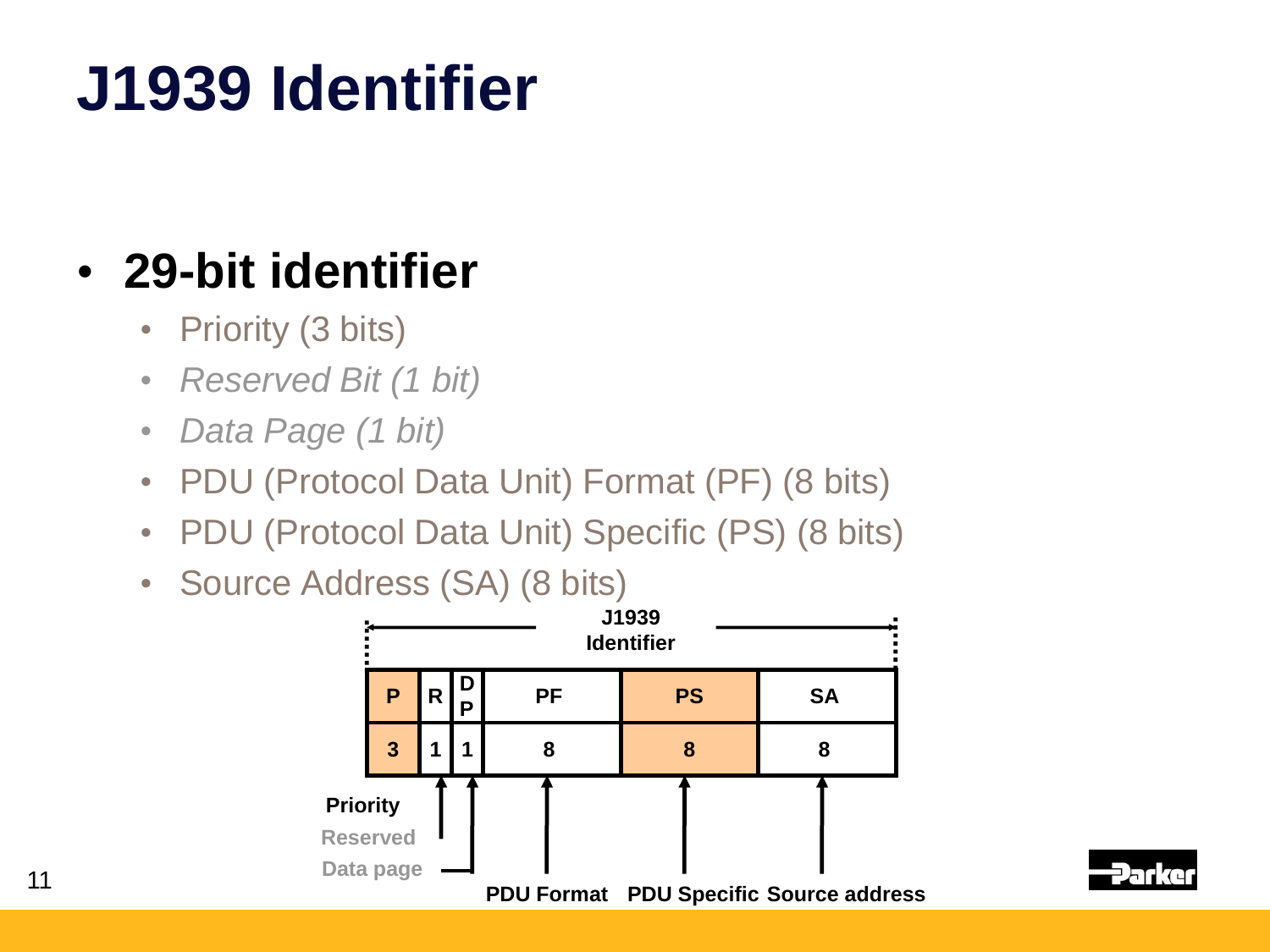# **Priority**

### • **Priority:**

- 3 bits  $(0 7)$
- 0 is highest

### • recommended: Don't care



Property Inspector - J1939 frame input channel (JFIN)

| Property                  | Value                                |
|---------------------------|--------------------------------------|
| c > Name                  | <b>EEC#1</b>                         |
| <b>Description</b>        |                                      |
| Priority                  | Don't care                           |
| <b>PGN</b>                | 61 A A A                             |
| Destination address (DA)  |                                      |
| Timeout [ms]              | 50                                   |
| Poll trigger              | Not used                             |
| $\boxplus$ Paged protocol | {Not used}                           |
| <b>□ Parameters</b>       | {{Engine speed [rpm]; 25}}           |
| $\boxminus$ Parameter 1   | {Engine speed [rpm]; 25}             |
| Channel                   | Engine speed [rpm] - J1939 parameter |
| Bit offset [bits]         | 25                                   |
|                           |                                      |

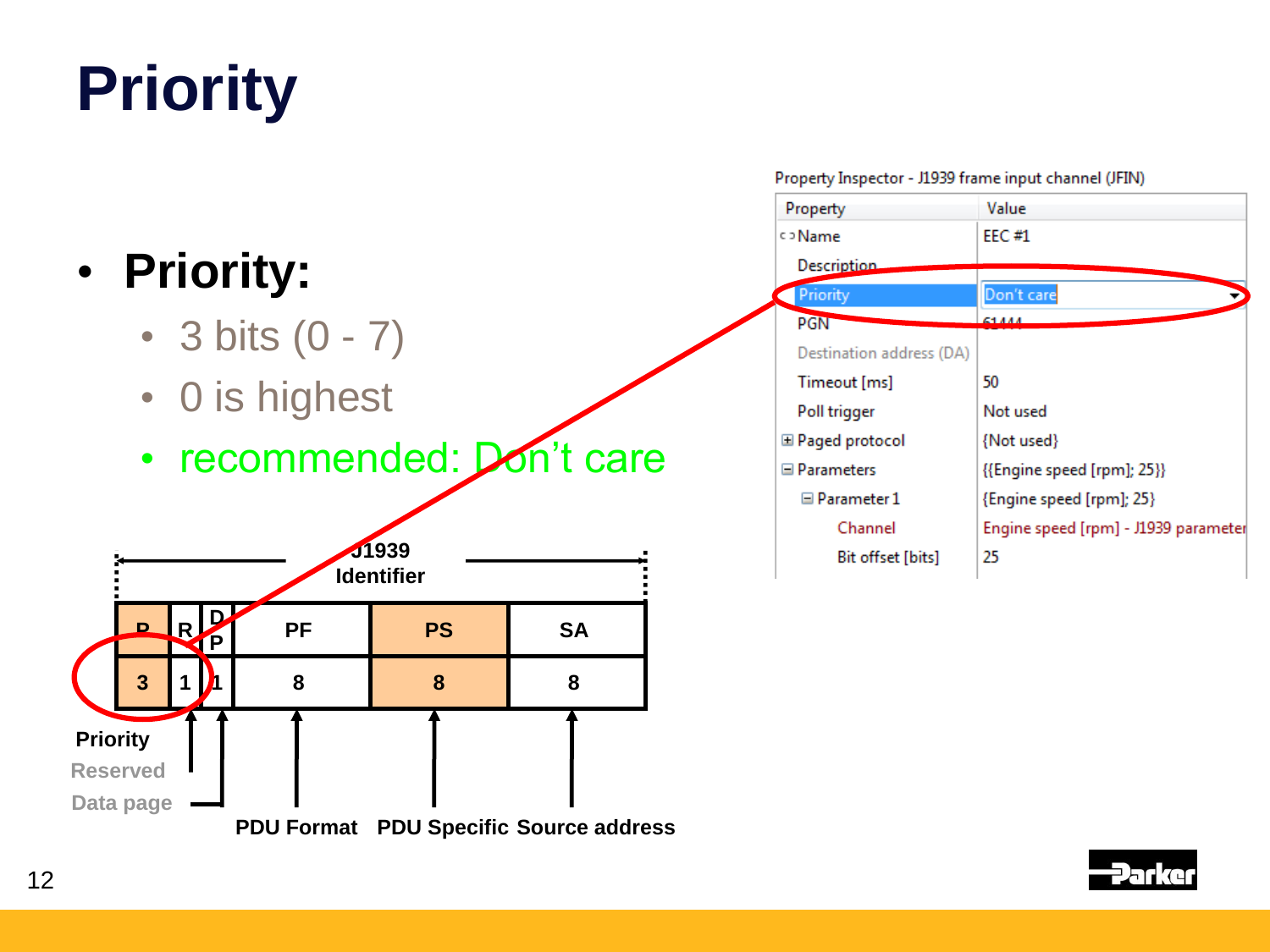

### **J1939 Identifier -PGN**

- Parameter Group Number
	- 2 bytes



| Property                  | Value                                |
|---------------------------|--------------------------------------|
| cp Name                   | FEC#1                                |
| Description               |                                      |
| Priority                  | Don't care                           |
| <b>PGN</b>                | 61444                                |
| Destination address (DA)  |                                      |
| Timeout [ms]              | 50                                   |
| Poll trigger              | Not used                             |
| $\boxplus$ Paged protocol | {Not used}                           |
| <b>□ Parameters</b>       | {{Engine speed [rpm]; 25}}           |
| $\boxminus$ Parameter 1   | {Engine speed [rpm]; 25}             |
| Channel                   | Engine speed [rpm] - J1939 parameter |
| Bit offset [bits]         | 25                                   |

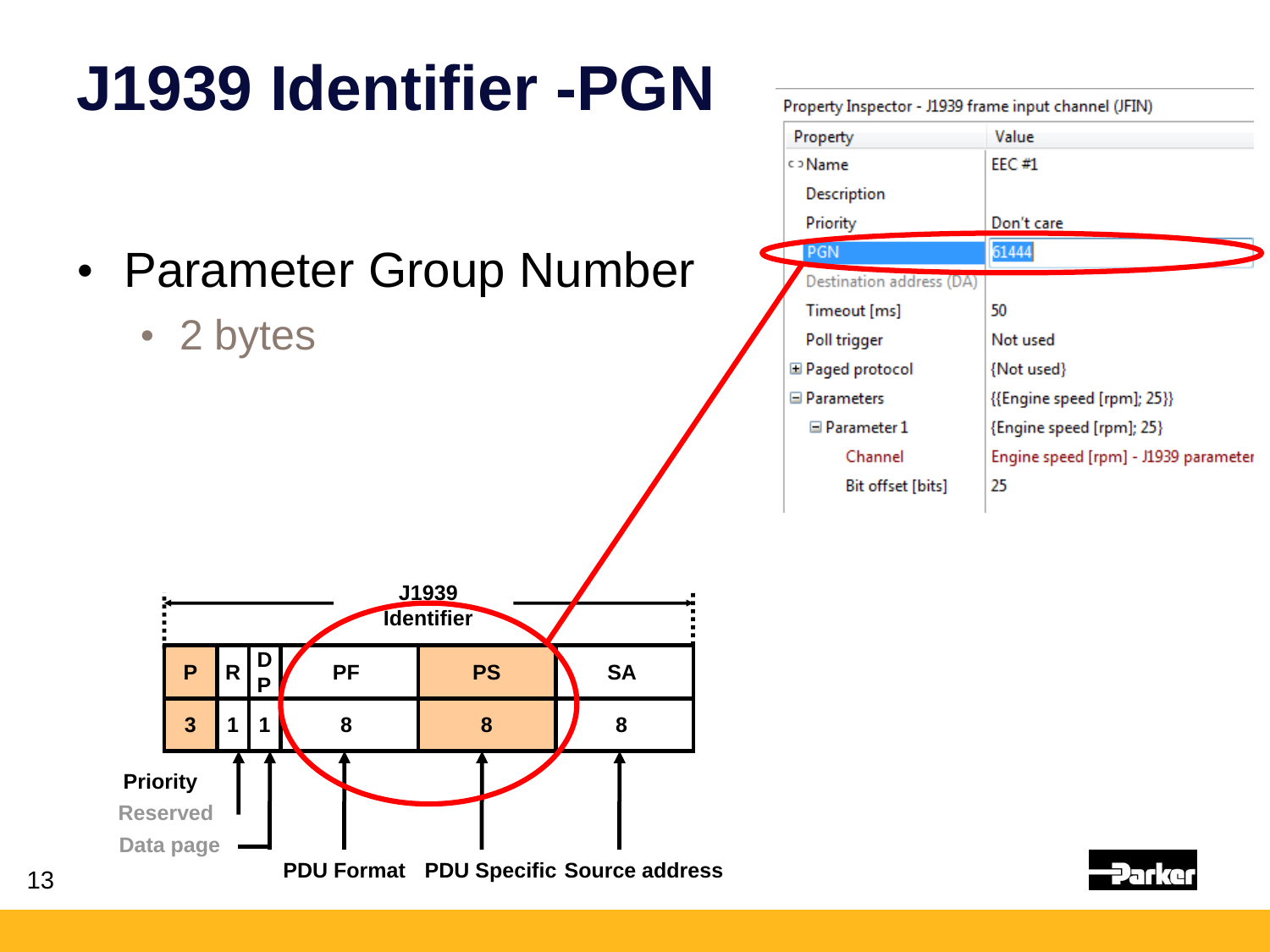# **PGN Type B (PDU 2)** SAE standard, broadcast

- Broadcast
- PS is *Group Extension*
- PGN=PF\*256+PS



| Name:            | <b>PF</b> | PS (GE) | <b>PGN</b> |
|------------------|-----------|---------|------------|
| ERC <sub>1</sub> | 240       |         | 61440      |
| EBC <sub>1</sub> | 240       | 1       | 61 441     |
|                  |           |         |            |
| <b>WFI</b>       | 254       | 255     | 65 279     |

### Manufacturer assigned, broadcast

| Name:     | PF  | PS (GE) | <b>PGN</b> |
|-----------|-----|---------|------------|
| <b>XX</b> | 255 |         | 65 280     |
|           |     |         |            |
|           |     |         |            |
| .         |     |         |            |
|           |     |         |            |
| <b>XX</b> | 255 | 255     | 65 535     |



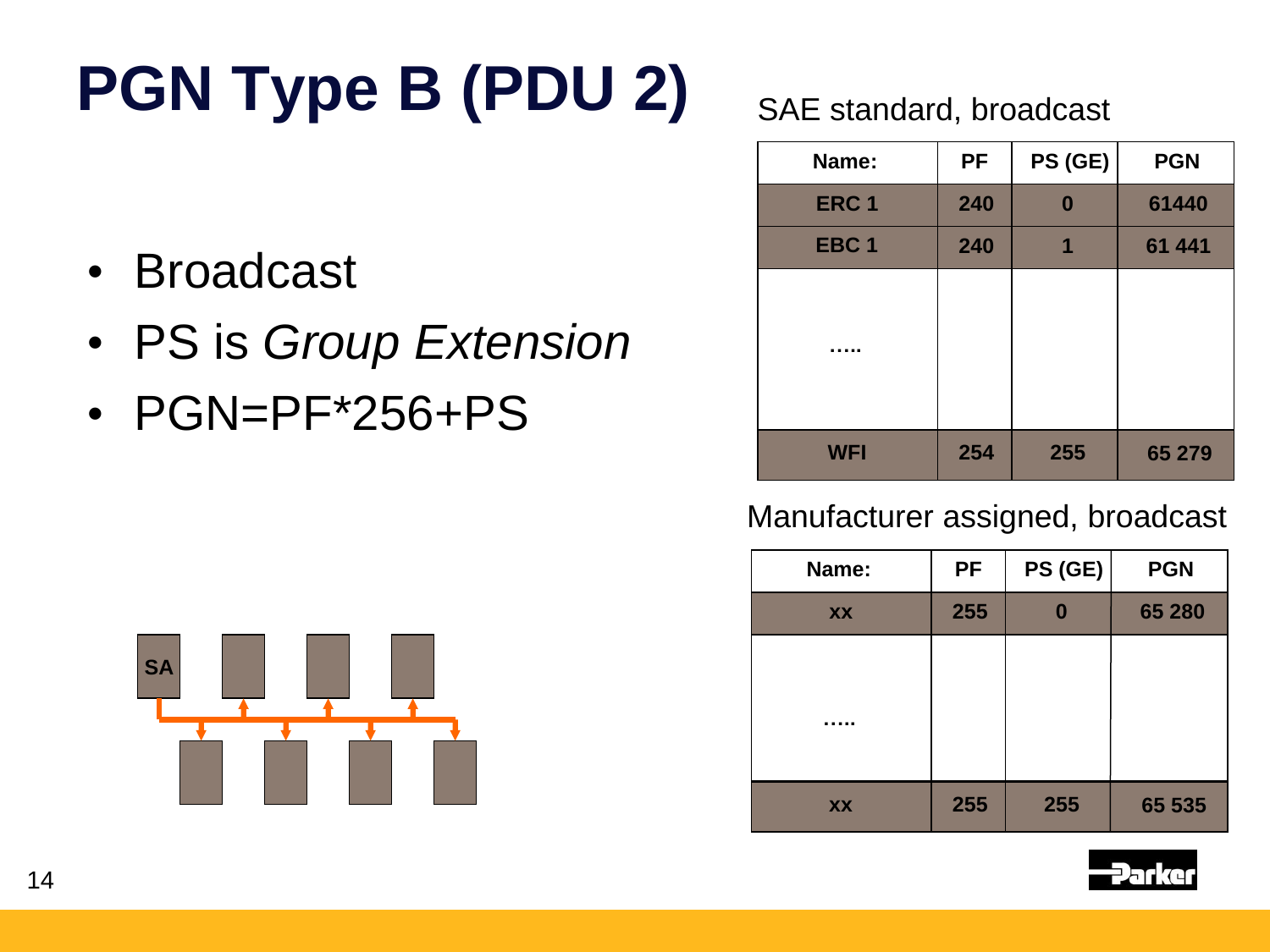# **PGN Type A (PDU 1)**

- Addressed
- PS is *Destination Address*
- $PGN = PF*256$



### SAE standard, destination address

| Name:         | <b>PF</b>        | PS (DA)   | <b>PGN</b> |
|---------------|------------------|-----------|------------|
| <b>TSC #1</b> | $\boldsymbol{0}$ | $0 - 255$ |            |
| <b>TC #1</b>  | 1                | $0 - 255$ | 256        |
|               |                  |           |            |
| N/A           | 238              | $0 - 255$ | 60 928     |

Manufacturer assigned, destination address (Proprietary A)

| Name:     | <b>PF</b> | PS (DA)   | <b>PGN</b> |
|-----------|-----------|-----------|------------|
| <b>XX</b> | 239       | $0 - 255$ | 61 184     |

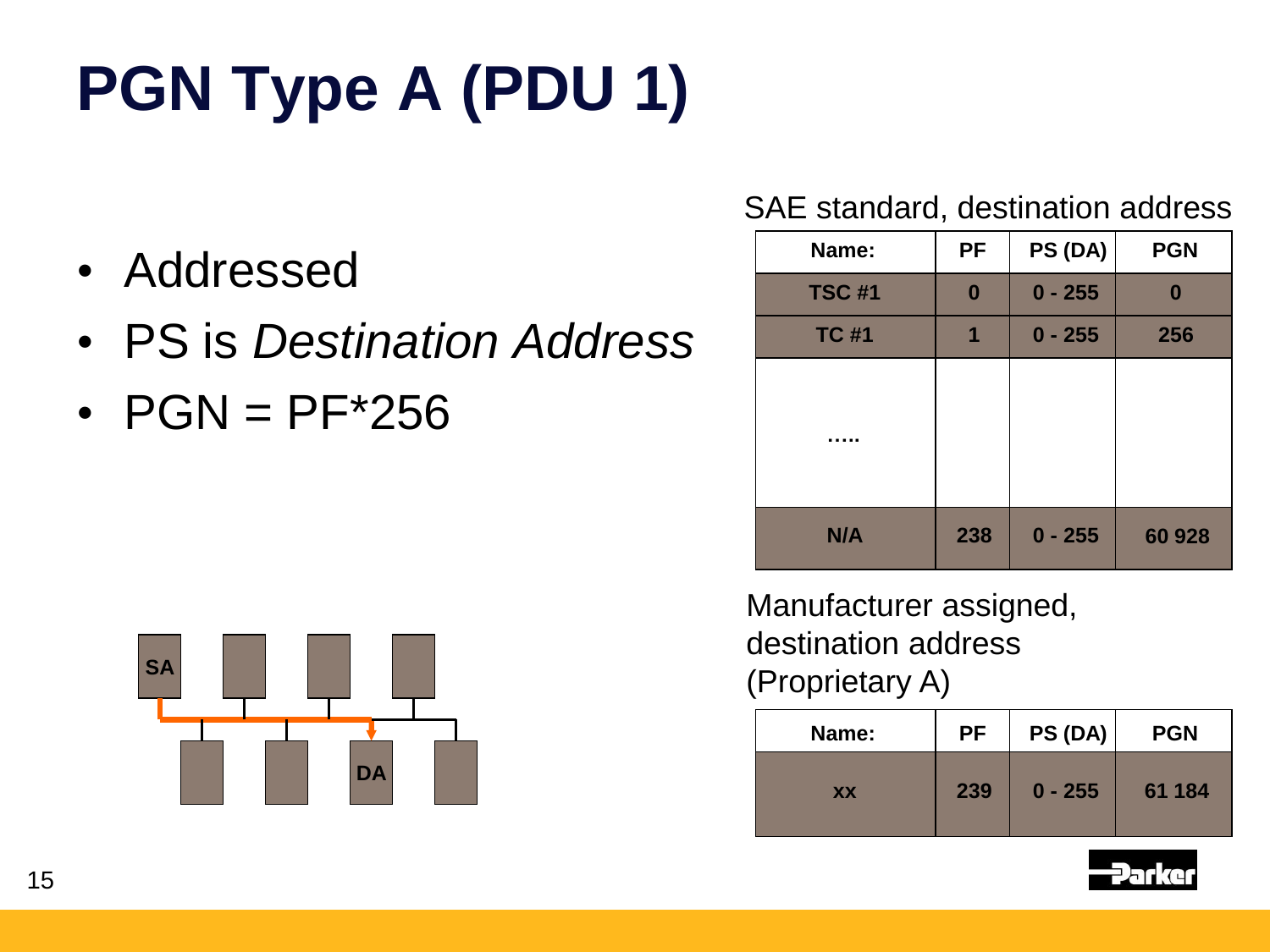# **JFIN PDU1 message**



• Destination Address =Addressed to me IQAN master address *or* 255 (broadcast)

#### Property Inspector - J1939 frame input channel (JFIN)

| Value            |
|------------------|
| Aux I/O status 5 |
|                  |
| Don't care       |
| 2048             |
| Addressed to me  |
| 300              |
| Not used         |
| {Not used}       |
| 8                |
|                  |
|                  |
|                  |
|                  |
|                  |
|                  |
|                  |
|                  |
|                  |
|                  |

#### **Destination address (DA)**

Enter destination address for PDU1 PGN's. This property is enabled when property PGN is in the PDU1 range.

Select Addressed to me to receive messages that are either broadcast or addressed to the J1939 module that this channel is assigned to.

Valid range is 0 - 255. Value types: Integer number, Constant

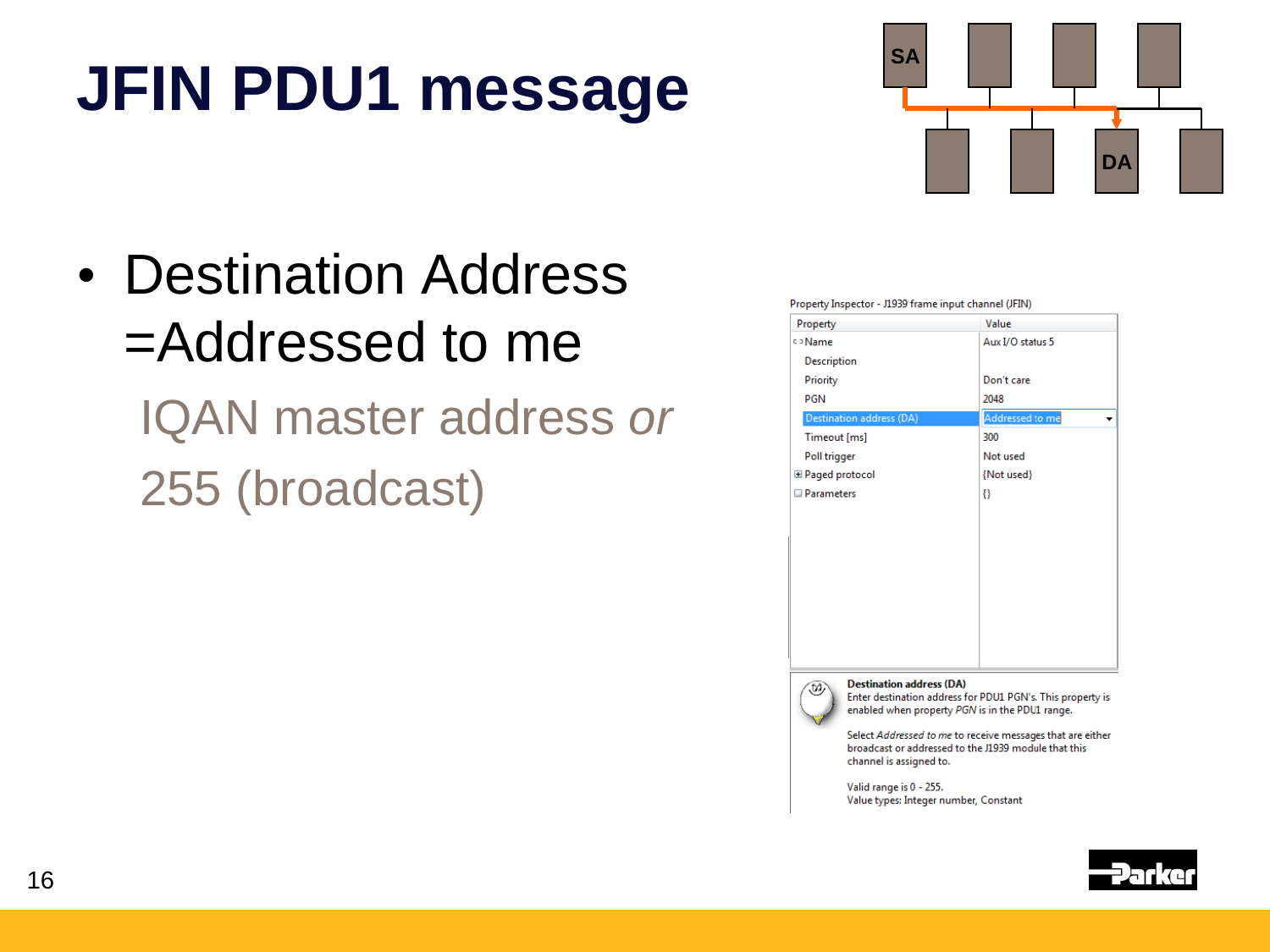# **JFOUT PDU1 message**

• Destination Address =Assigned module

> Source address on J1939 module in the system layout

| Property       | Value  |  |
|----------------|--------|--|
| <b>CD Name</b> | CM0504 |  |
| Description    |        |  |
| <b>Enabled</b> | Yes    |  |
| Source address | 160    |  |
| Timeout [ms]   | 2000   |  |



#### Property Inspector - J1939 frame output channel (JFOUT)

| Property                 | Value            |
|--------------------------|------------------|
| co Name                  | Aux I/O status 7 |
| Description              |                  |
| J1939 source address     | Default          |
| Priority                 | 6                |
| <b>PGN</b>               | 39936            |
| Destination address (DA) | Assigned module  |
| Send method              | Continuously     |
| Transmit rate [ms]       | Every cycle      |
| Trigger                  |                  |
| <b>Unused bits</b>       | Set to 1         |
| <b>Parameters</b>        | ₩                |
|                          |                  |
|                          |                  |
|                          |                  |
|                          |                  |
|                          |                  |
|                          |                  |

#### **Destination address (DA)**

Enter destination address for PDU1 PGN's. This property is enabled when property PGN is in the PDU1 range.

Select Assigned module to send message to the J1939 module that this channel is assigned to.

Select Broadcast to send message to all J1939 modules that exist on the same CAN bus as the module that this channel is assigned to.

Valid range is 0 - 255. Value types: Integer number, Constant

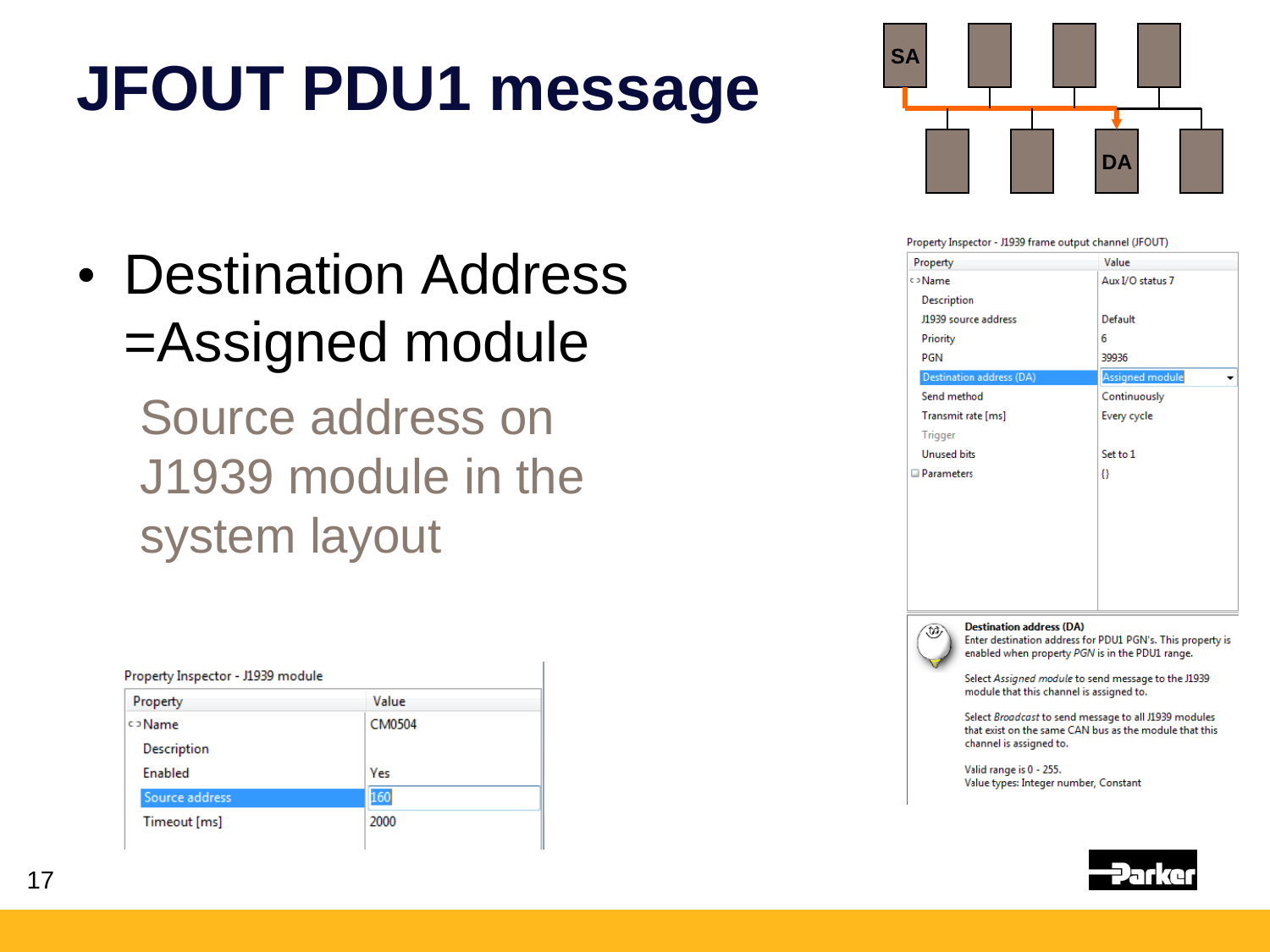### **J1939 identifier –Source Address**

• SA –Source Address



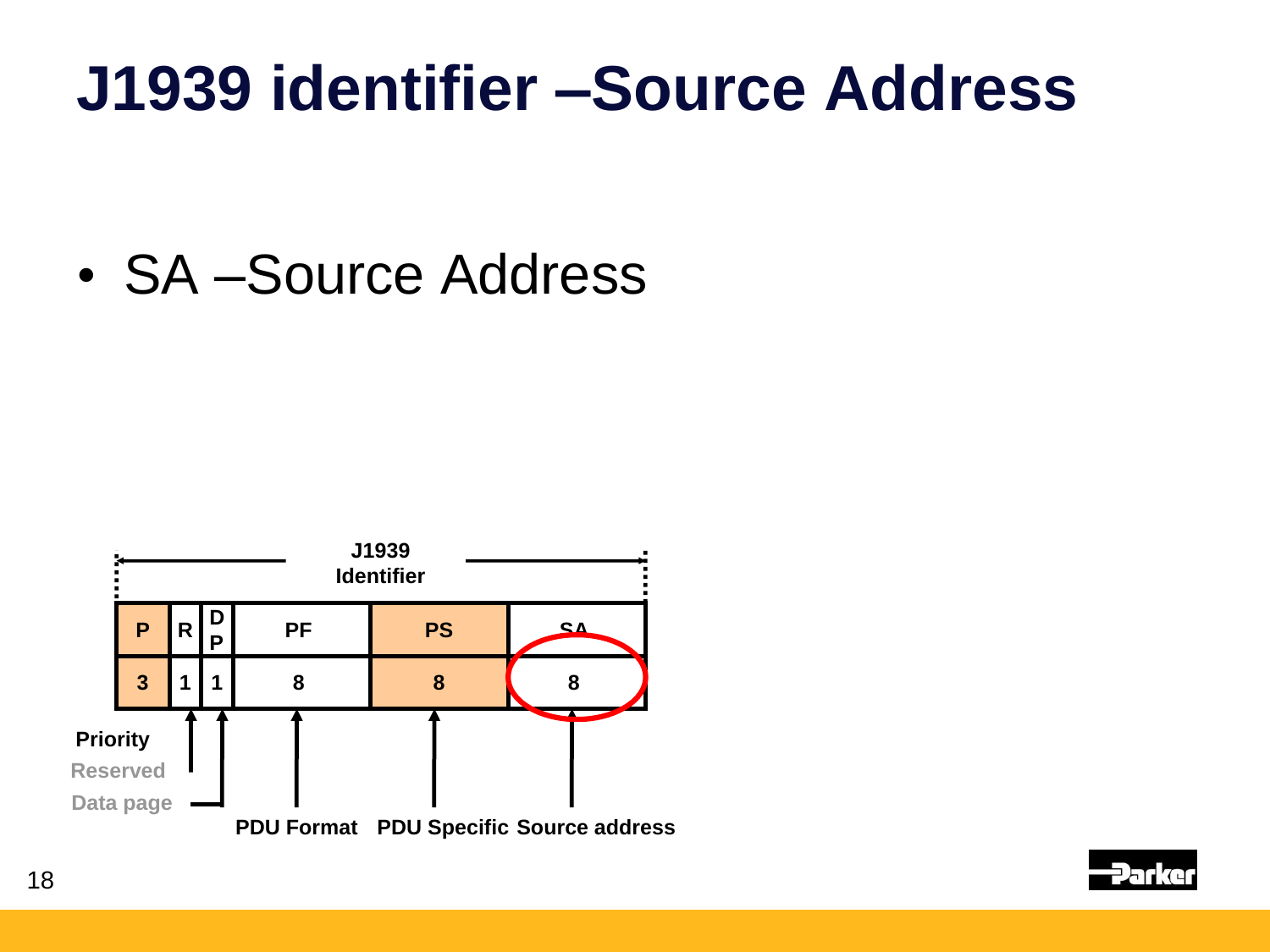# **Source Address Messages from Engine**



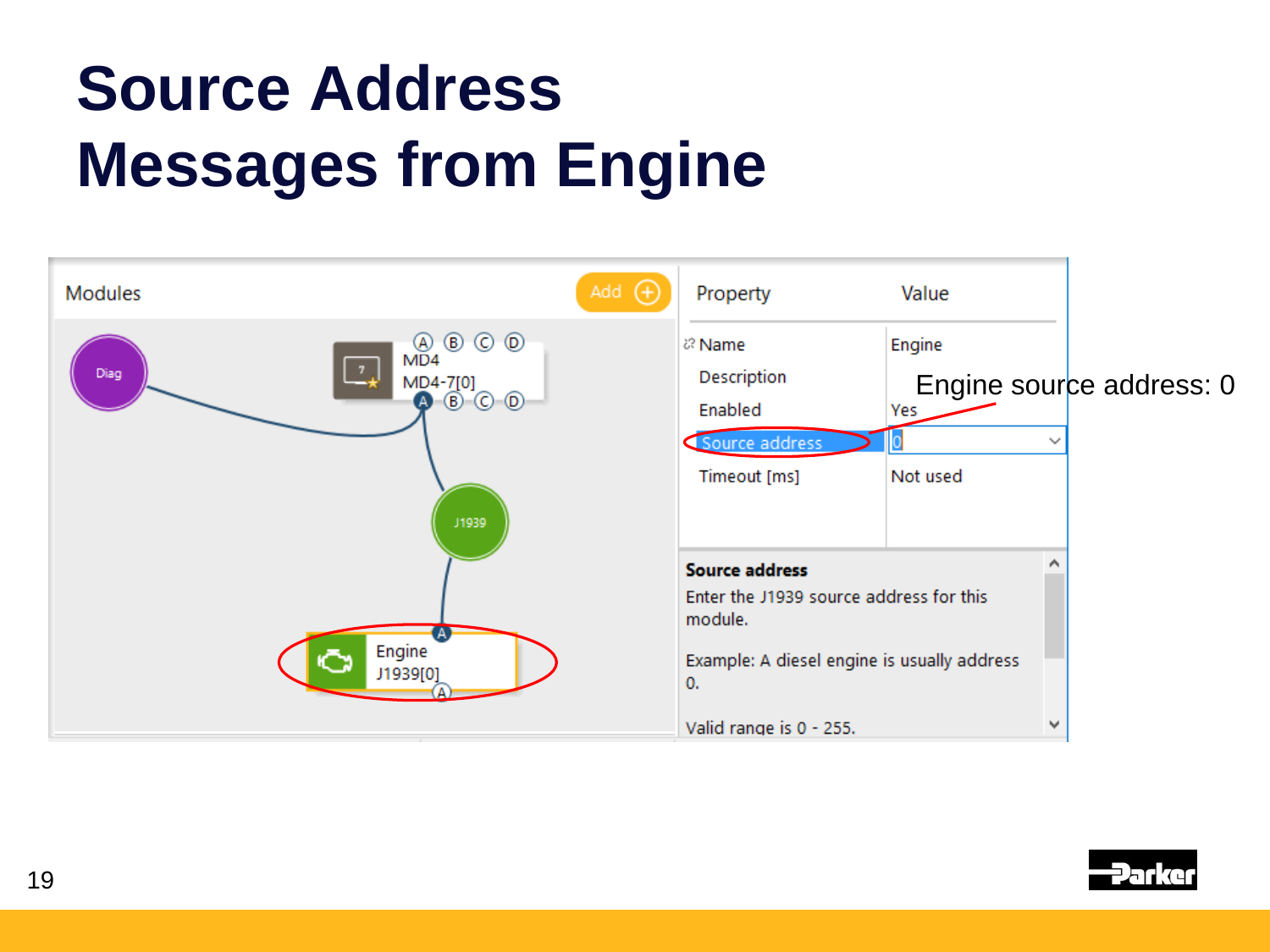## **Source Address Messages from IQAN**



### **Common options**

- 3: Transmission #1
- 17: Cruise Control Speed-based control
- 33: Body Control
- 39: Management Computer #1

Messages **sent by the IQAN master** module on this bus will be sent with this Source address.

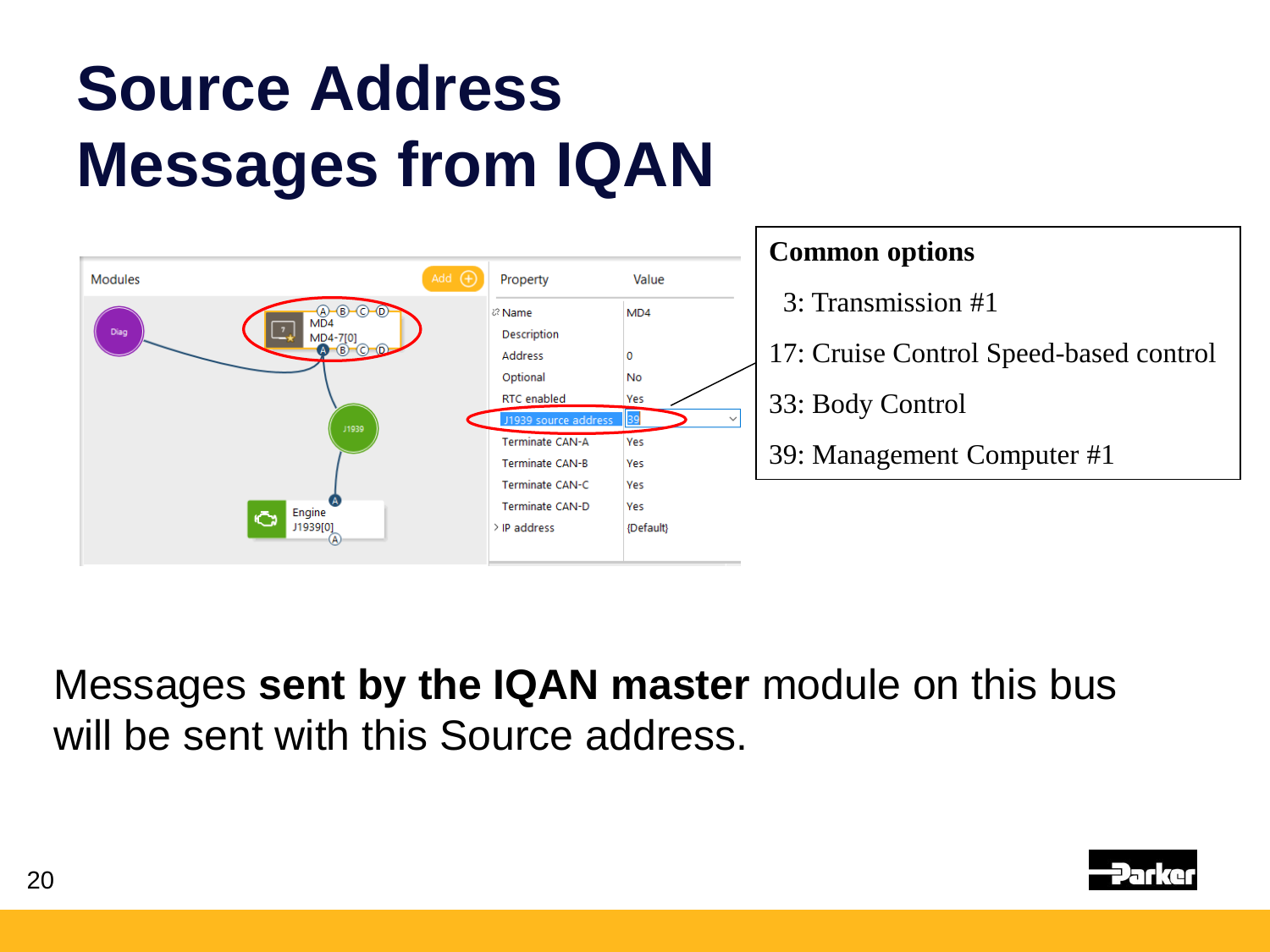### **J1939 PREFERRED ADDRESSES**

#### Address ECU-Module Definition:

- 0 Engine #1
- 1 Engine #2
- 2 Turbocharger
- 3 Transmission #1
- 4 Transmission #2
- 5 Shift Console Primary
- 6 Shift Console Secondary
- 7 Power TakeOff (Main or Rear)
- 8 Axle Steering
- 9 Axle Drive #1
- 10 Axle Drive #2

### **Source address**

| Р |  | <b>PF</b> | <b>PS</b> | <b>SA</b> |
|---|--|-----------|-----------|-----------|
| 3 |  |           |           |           |

Address ECU-Module Definition:

- 11 Brakes System Controller 12 Brakes - Steer Axle 13 Brakes - Drive axle #1 14 Brakes - Drive Axle #2 15 Retarder – Engine Engine Compression Braking 16 Retarder – Driveline 17 Cruise Control Speed-based control 18 Fuel System 19 Steering Controller 20 Suspension – Steer Axle 21 Suspension – Drive Axle #1 22 Suspension – Drive Axle #2 23 Instrument Cluster 24 Trip Recorder 25 Passenger-Operator Climate Control 26 Electrical Charging System 27 Aerodynamic Control 28 Vehicle Navigation 29 Vehicle Security 30 Electrical System 31 Starter System 32 Tractor-Trailer Bridge #1 Tractor mounted bridge leading to trailer (s) 33 Body Controller 34 Auxiliary Valve Control 35 Hitch Control 36 Power Take Off (Front or Secondary)
- 37 Off Vehicle Gateway
- 38 Virtual Terminal (in cab)

#### **39 Management Computer #1**

(Manages vehicle systems, i.e.power train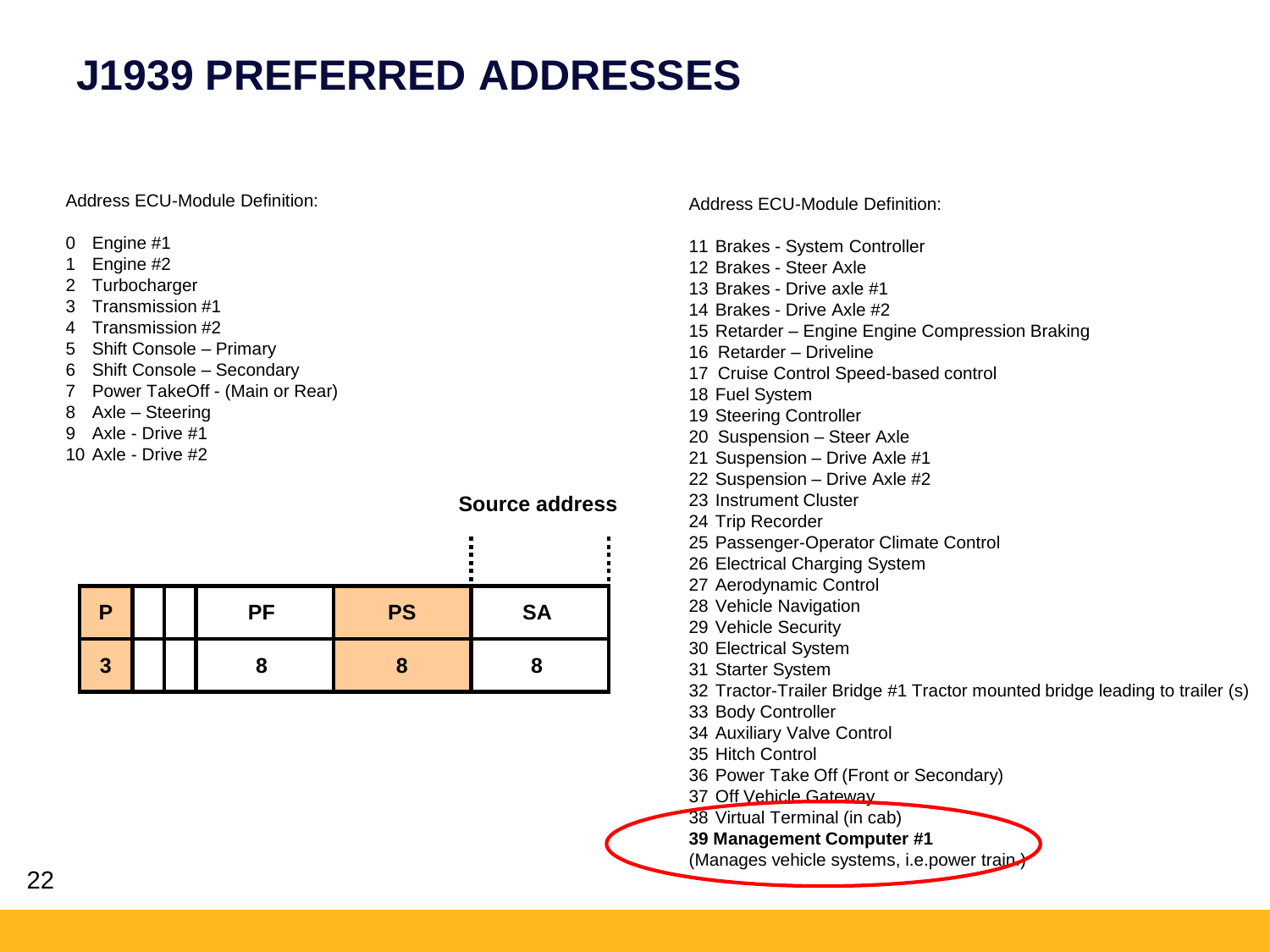## **J1939 Data field**

### • **Data field:**

• 8 byte (64 bit) data



| Engine speed [rpm]                                                                                      |                                                                                                                                                                              |
|---------------------------------------------------------------------------------------------------------|------------------------------------------------------------------------------------------------------------------------------------------------------------------------------|
| Select start bit offset<br>O.                                                                           | Click in grid to select start bit for current parameter.<br>You can also enter "Byte/Bit offset" or "Bit offset" in<br>respective edit boxes and see the result in the grid. |
| 87<br>5 4 3<br>21<br>6.<br>Byte 1<br>Byte 2<br>Byte 3<br>Byte 4<br>Byte 5<br>Byte 6<br>Byte 7<br>Byte 8 | Byte offset (1-8)<br>4<br>and Bit offset (1-8)<br>1<br>or<br>Bit offset (1-64)<br>25                                                                                         |
| Legend                                                                                                  |                                                                                                                                                                              |
| Selected bit<br>Other parameter bit                                                                     | Available bit<br>Unavailable bit                                                                                                                                             |
| <b>Conflicting bit</b>                                                                                  | Page mask                                                                                                                                                                    |
|                                                                                                         | OK<br>Cancel                                                                                                                                                                 |

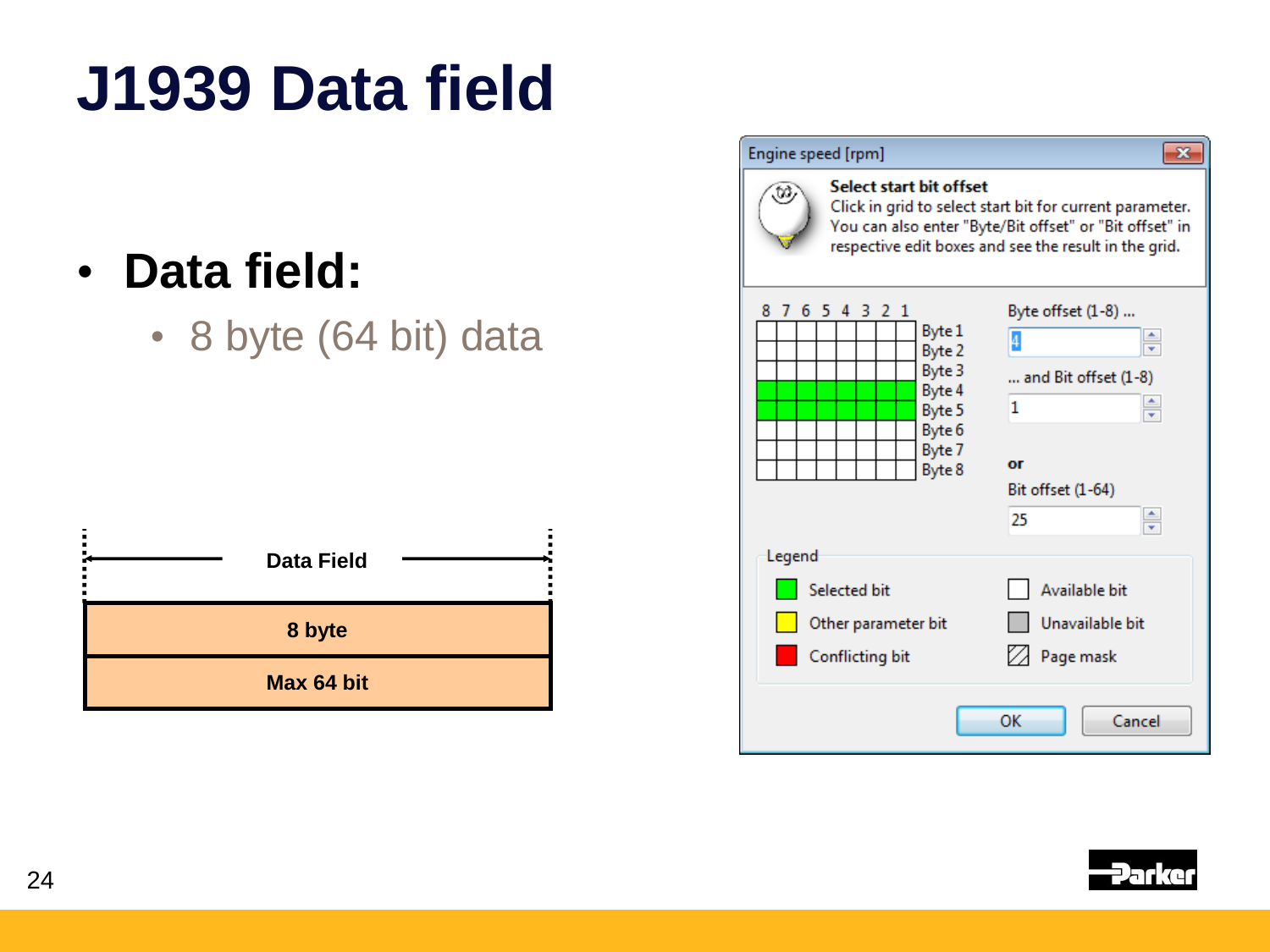## **Resolution**

### • Resolution • scaled unit /bit • 1 byte: 256 steps • 2 bytes: 65 536 steps • 4 bytes: 4 294 967 296 steps **Resolution 1 bit Scaled unit**

**Input [bit]**

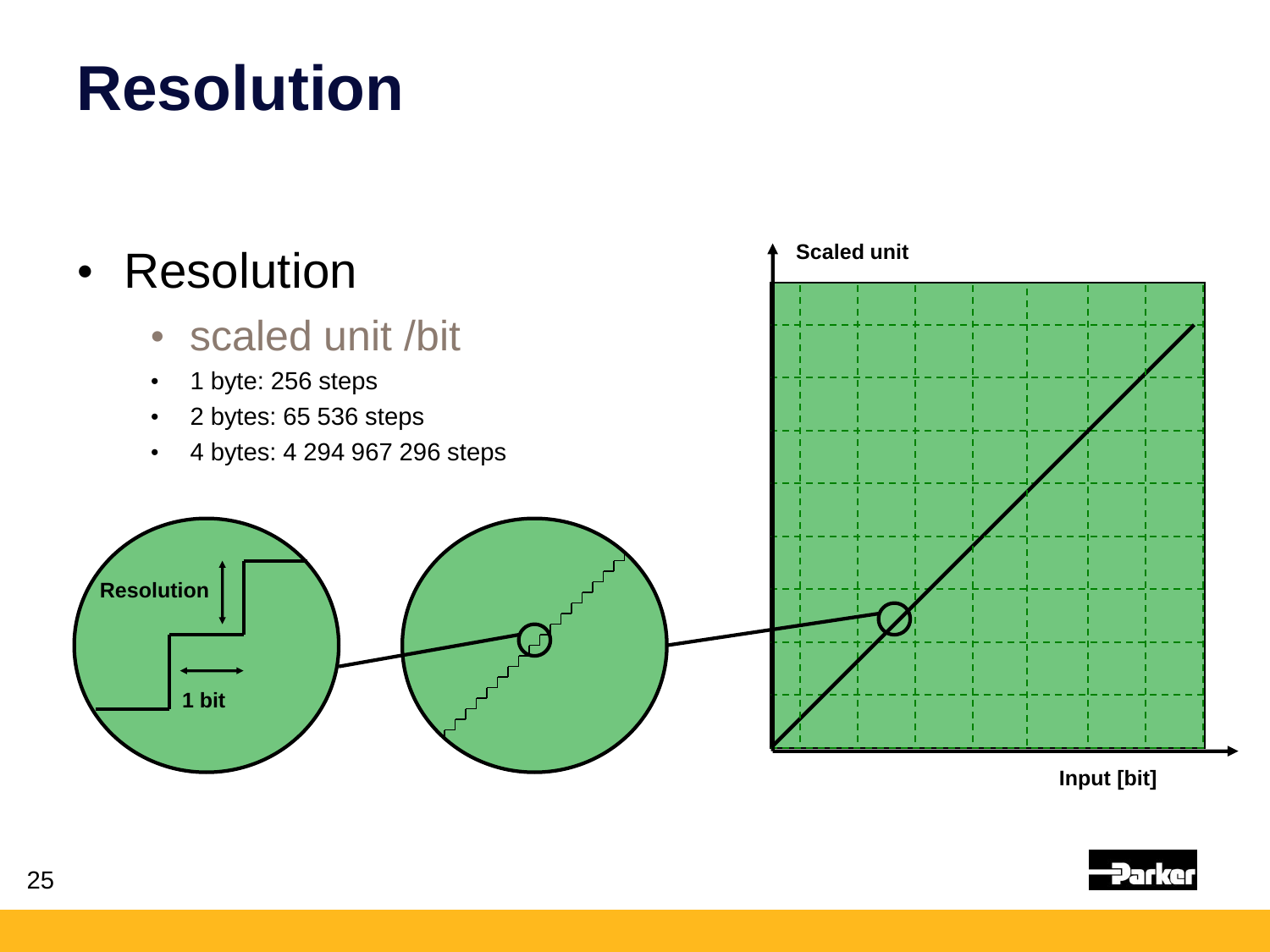# **J1939 error detection**

- Error detection
	- **2 bit: Error > 1**
	- **1 byte: Error > 250**
	- **2 byte: Error > 64255**



**Input [bit]**

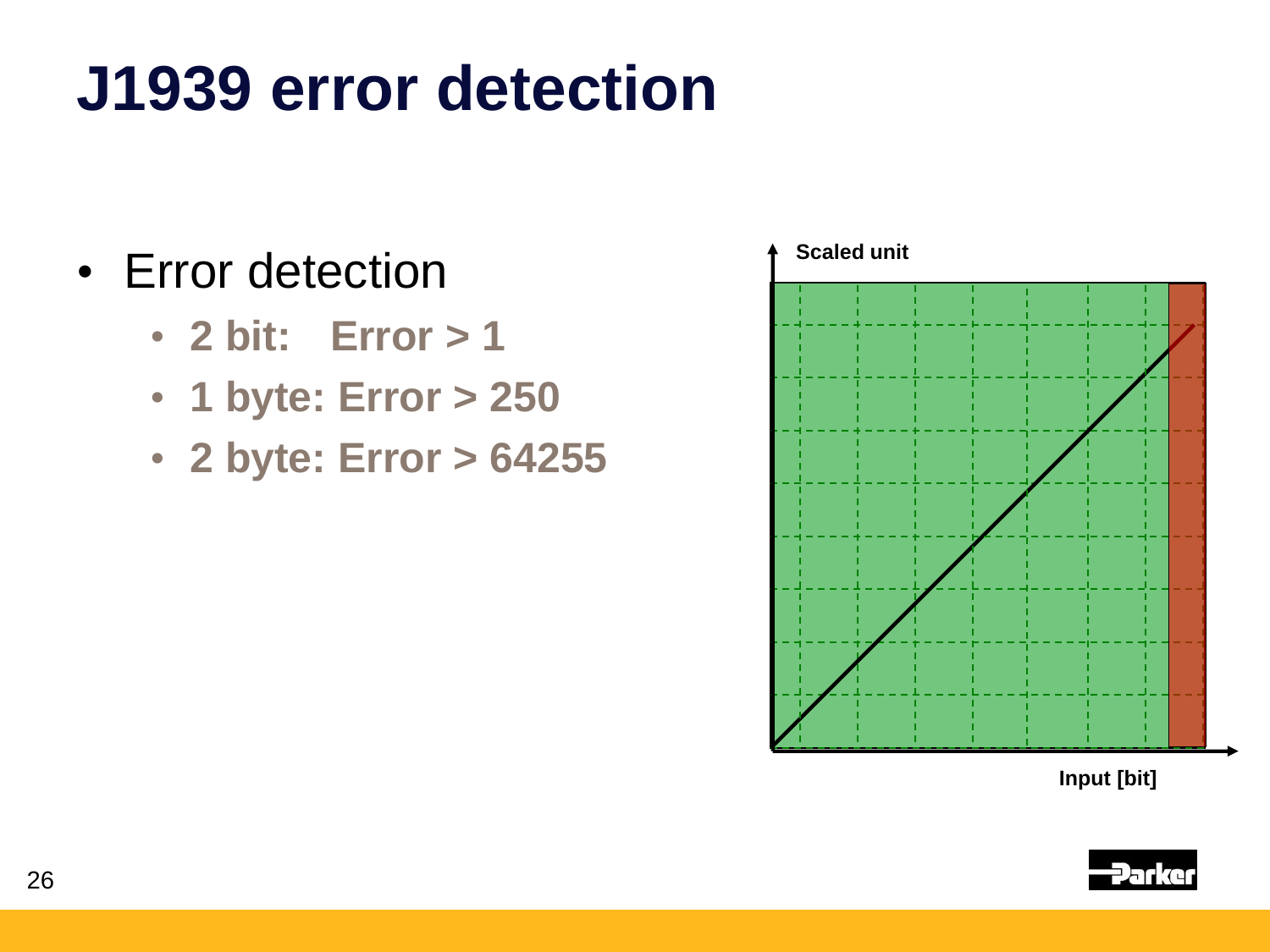## **J1939, Boolean values**

• Represented as 2 bits

|   | False               |
|---|---------------------|
|   | <b>True</b>         |
|   | <b>J1939 error</b>  |
| 3 | J1939 not available |

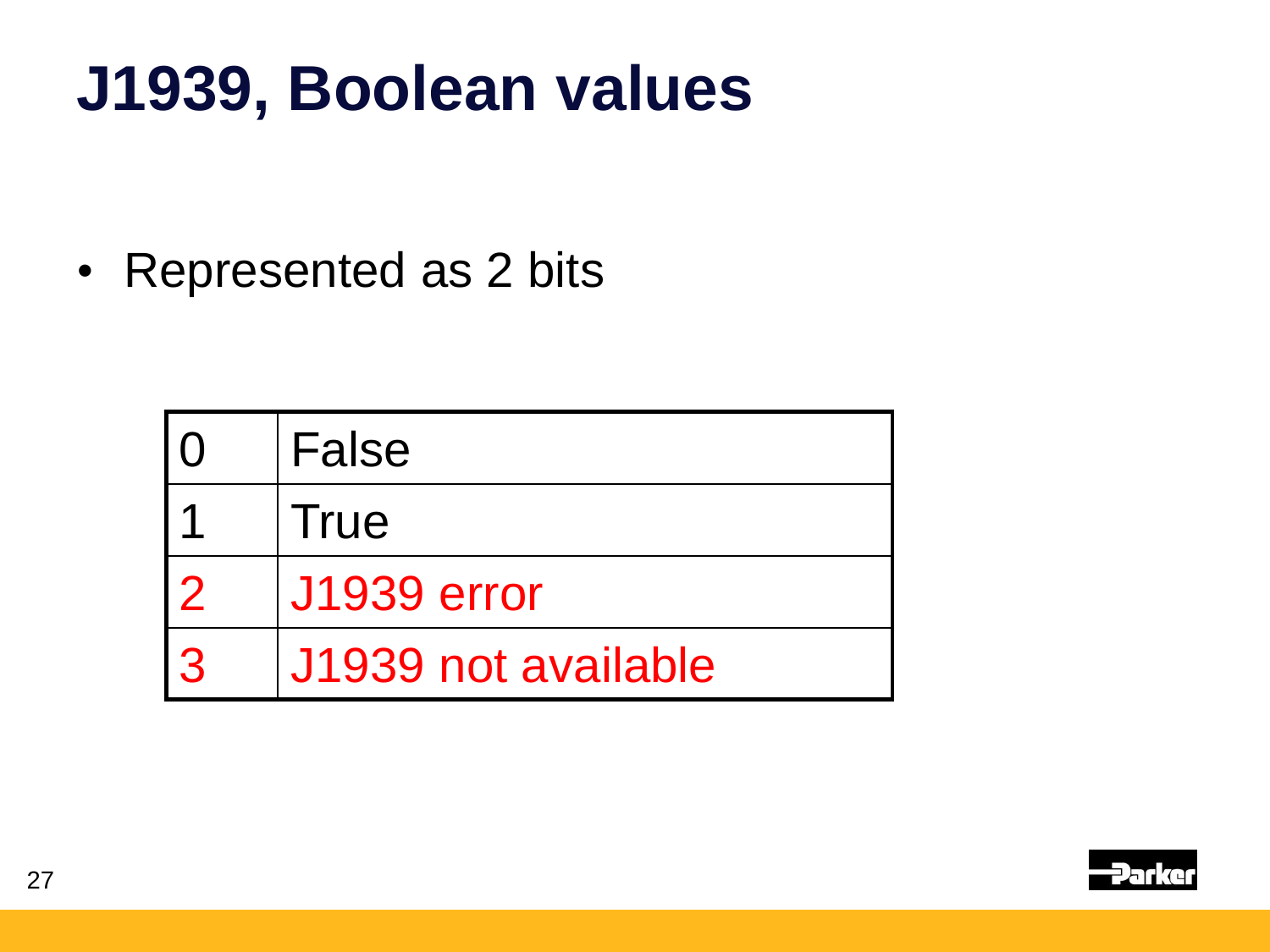# **JPIN channel**

**J1939 parameter in**

- Properties
	- Name
	- Unit
	- Length
	- Resolution [scaled unit /bit]
	- Offset [scaled unit]

| Property             | Value               |
|----------------------|---------------------|
| Name                 | Engine speed        |
| Description          |                     |
| Unit                 | <b>RPM</b>          |
| Length [bits]        | 2 Bytes (= 16 bits) |
| J1939 Error check    | Yes                 |
| Resolution [per bit] | 0,125               |
| Offset               | 0                   |
| Error value [RPM]    | o                   |
|                      |                     |

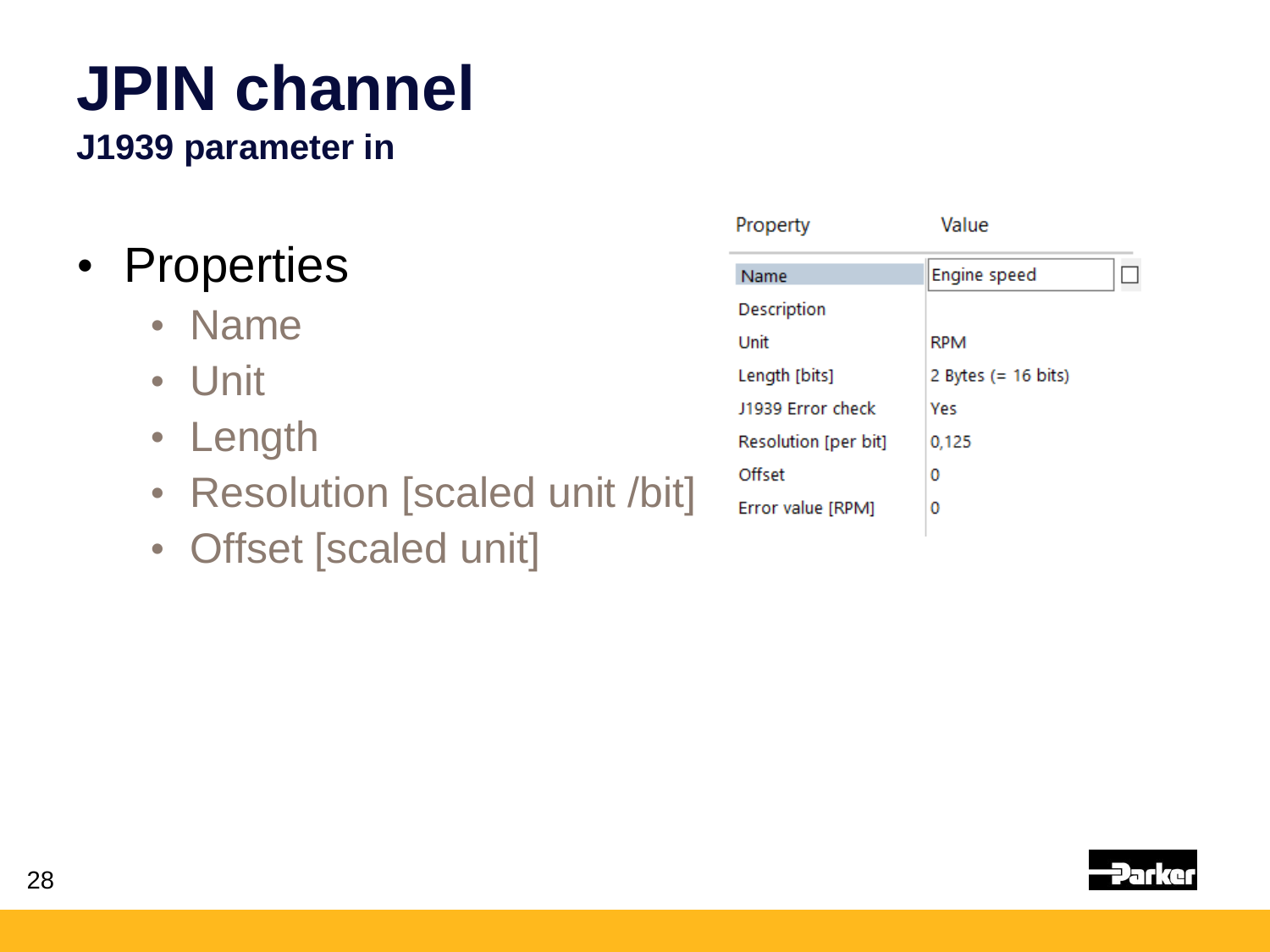# **J1939 CAN frame in (JFIN) J1939 parameter in (JPIN)**

| Application: MD4 application | Show $\sim$<br>Add  | Property                | Value                        |
|------------------------------|---------------------|-------------------------|------------------------------|
|                              |                     | $\wedge$<br>22 Name     | EEC1                         |
|                              |                     | Description             |                              |
|                              | Engine percentage t | Priority                | Don't care                   |
| 四 EEC1                       | Engine speed [RPM]  | PGN                     | 61444                        |
|                              |                     | Destination address (DA |                              |
|                              |                     | Timeout [ms]            | 200                          |
|                              |                     | Poll trigger            | Not used                     |
|                              |                     | > Paged protocol        | {Not used}                   |
|                              |                     | $\vee$ Parameters       | {{Engine speed [RPM]; 25}; { |
|                              |                     | $\vee$ Parameter 1      | {Engine speed [RPM]; 25}     |
|                              |                     | Channel                 | Engine speed [RPM] - J1939   |
|                              |                     | Bit offset [bits]       | 25                           |
|                              |                     | $\vee$ Parameter 2      | {Engine percentage torque    |
|                              |                     | Channel                 | Engine percentage torque [   |
|                              |                     | Bit offset [bits]       | 17                           |
|                              |                     |                         |                              |

### • **Example**

- JFIN: **EEC #1**
- Parameter in: Engine speed

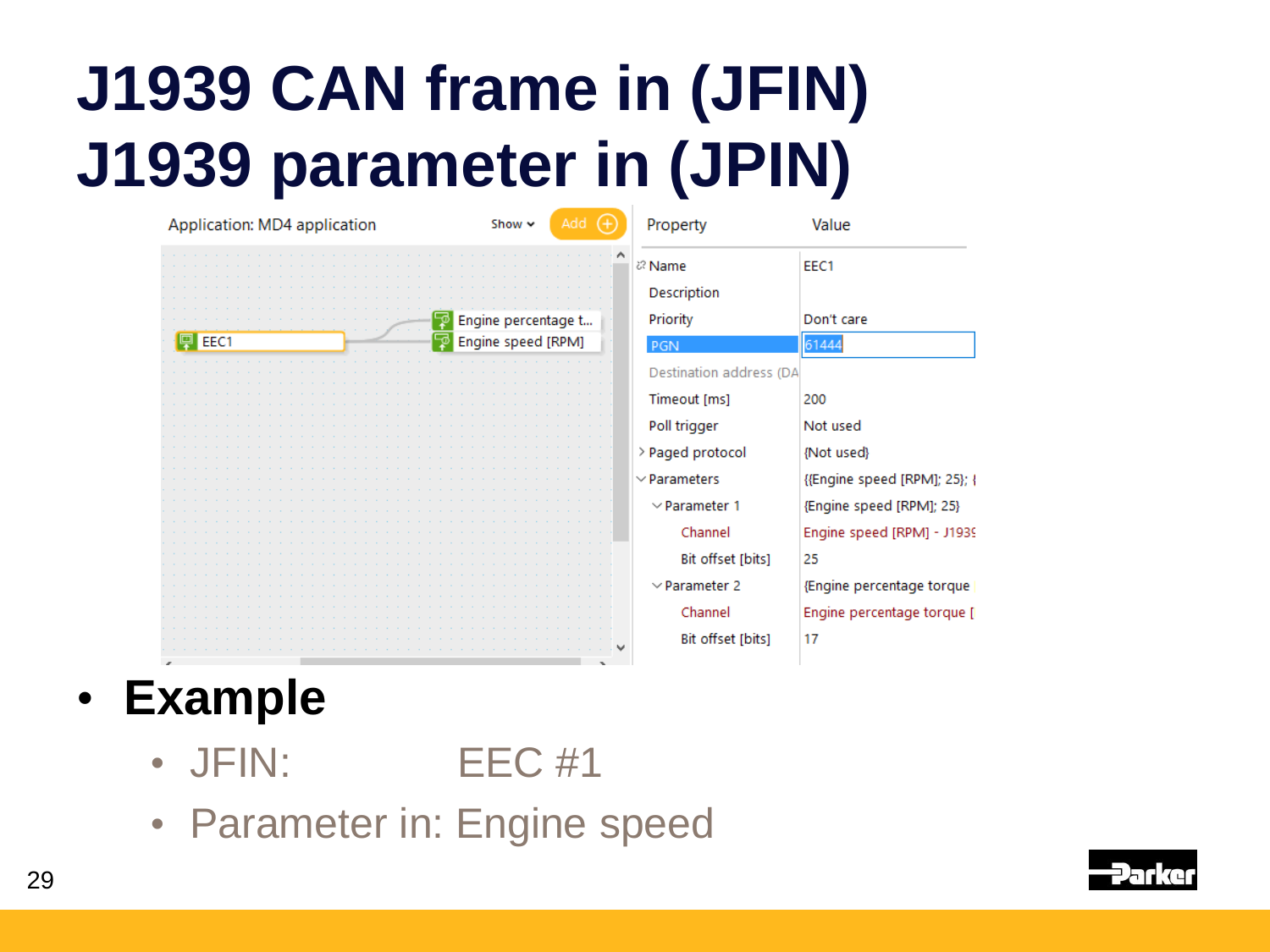

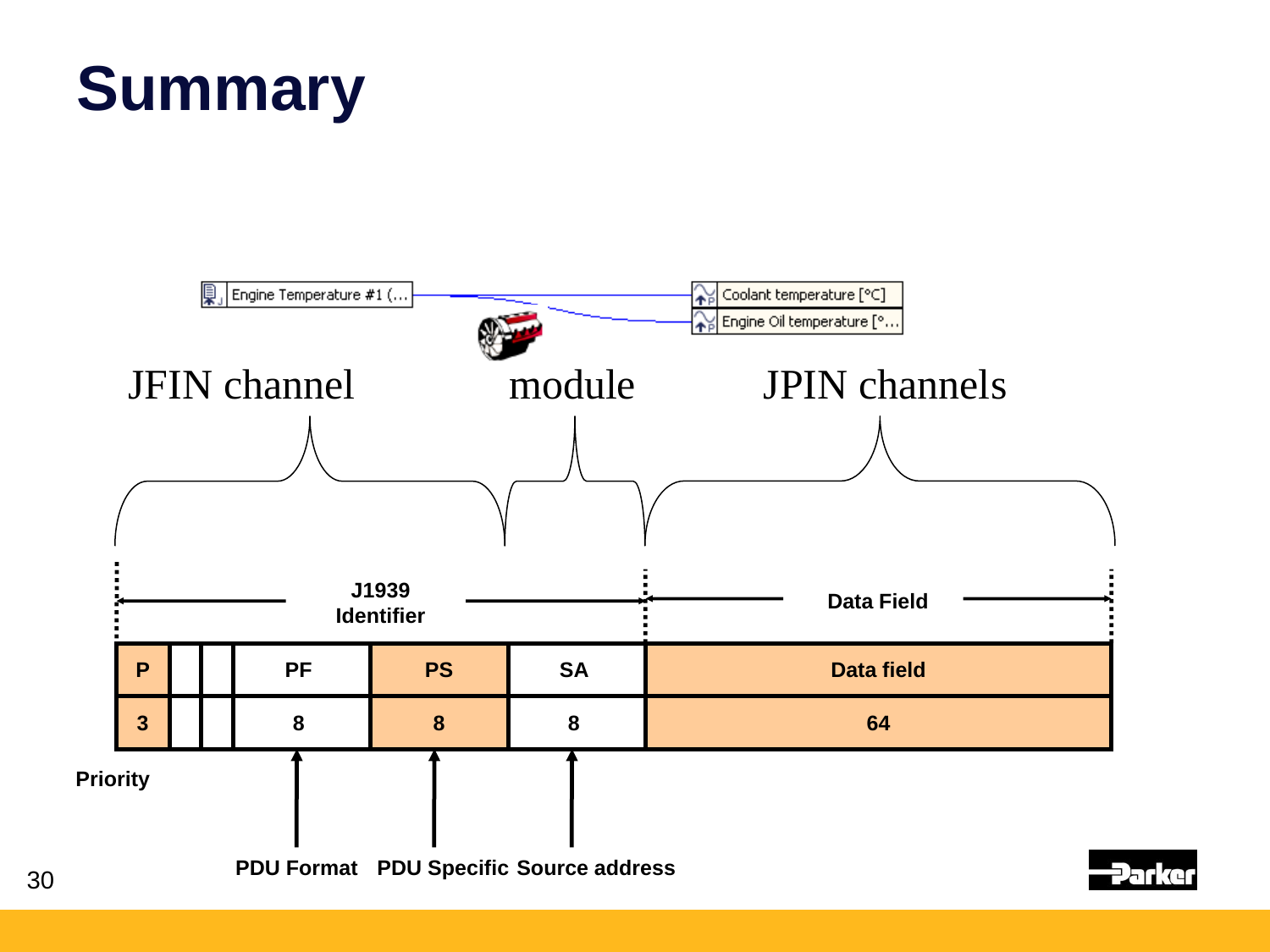### **Timeouts**



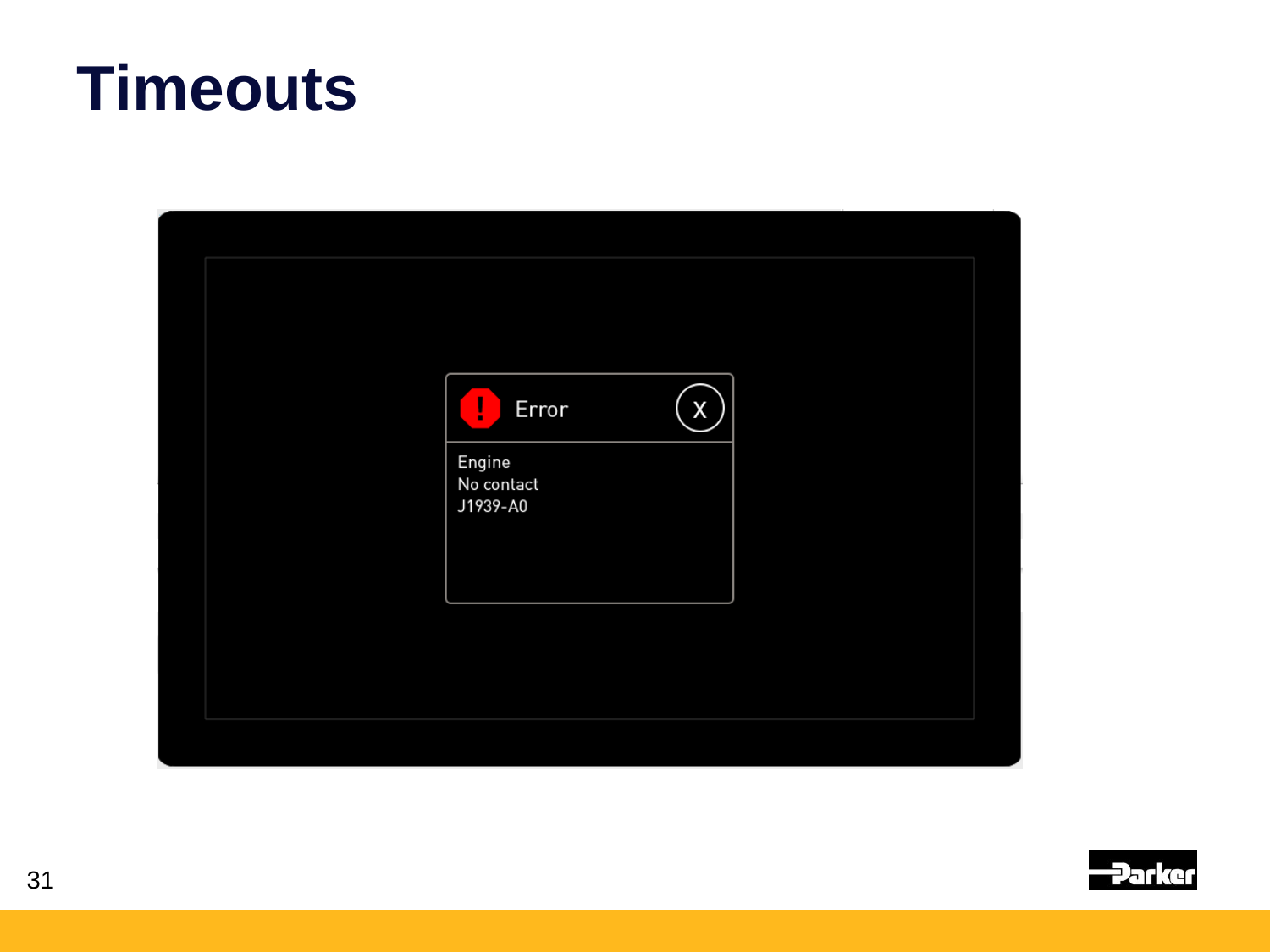



- J1939 module timeout
	- No contact message on screen
	- Sets error value on JPIN parameters

Engin...  $\blacksquare$ 0.00  $\mathbb{F}$  EEC1 **False** Engin...  $\blacksquare$  0.00

### • Individual JFIN timeout

• Use for shorter timeouts for faster response

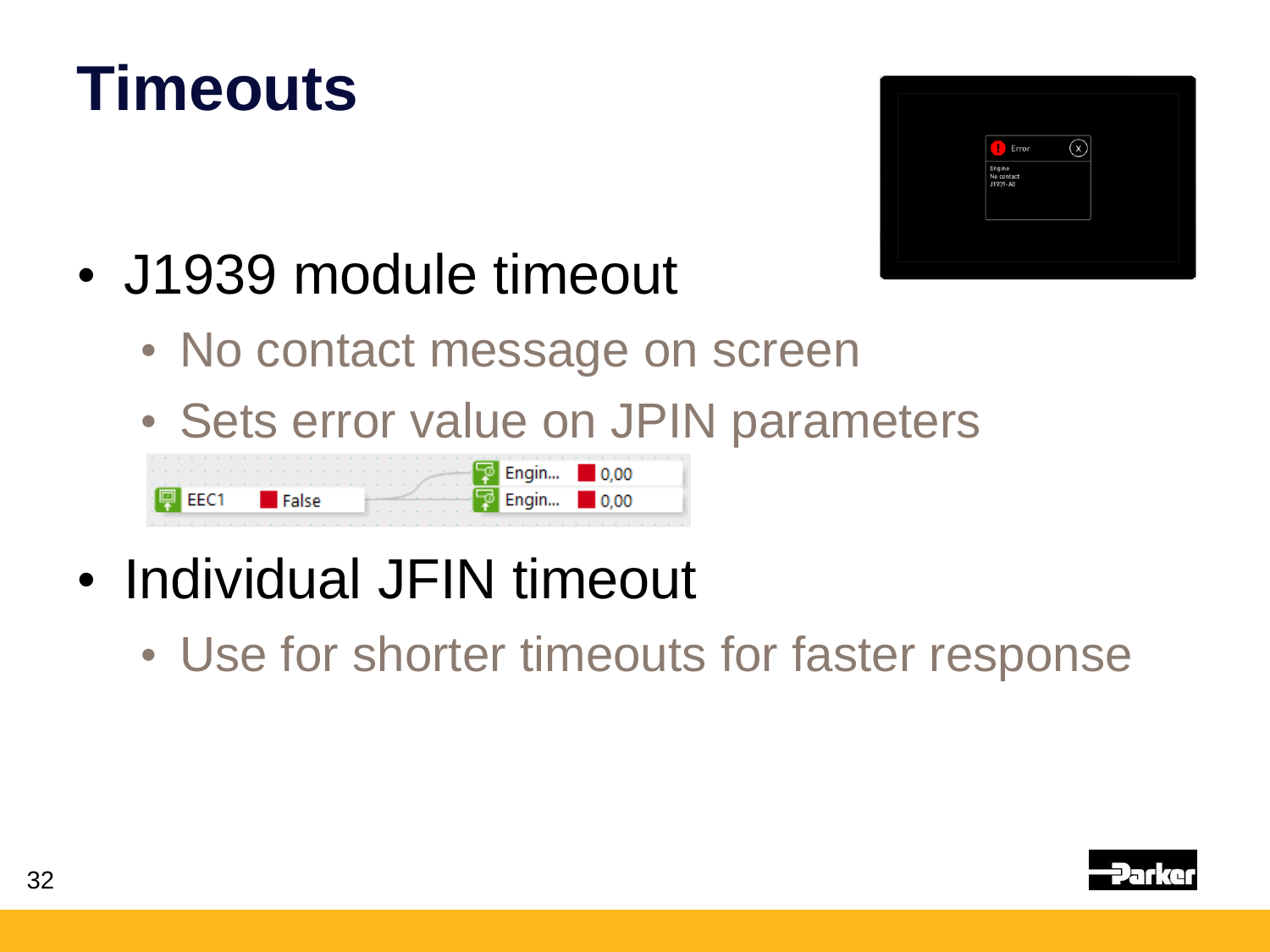## **J1939 diagnostics**



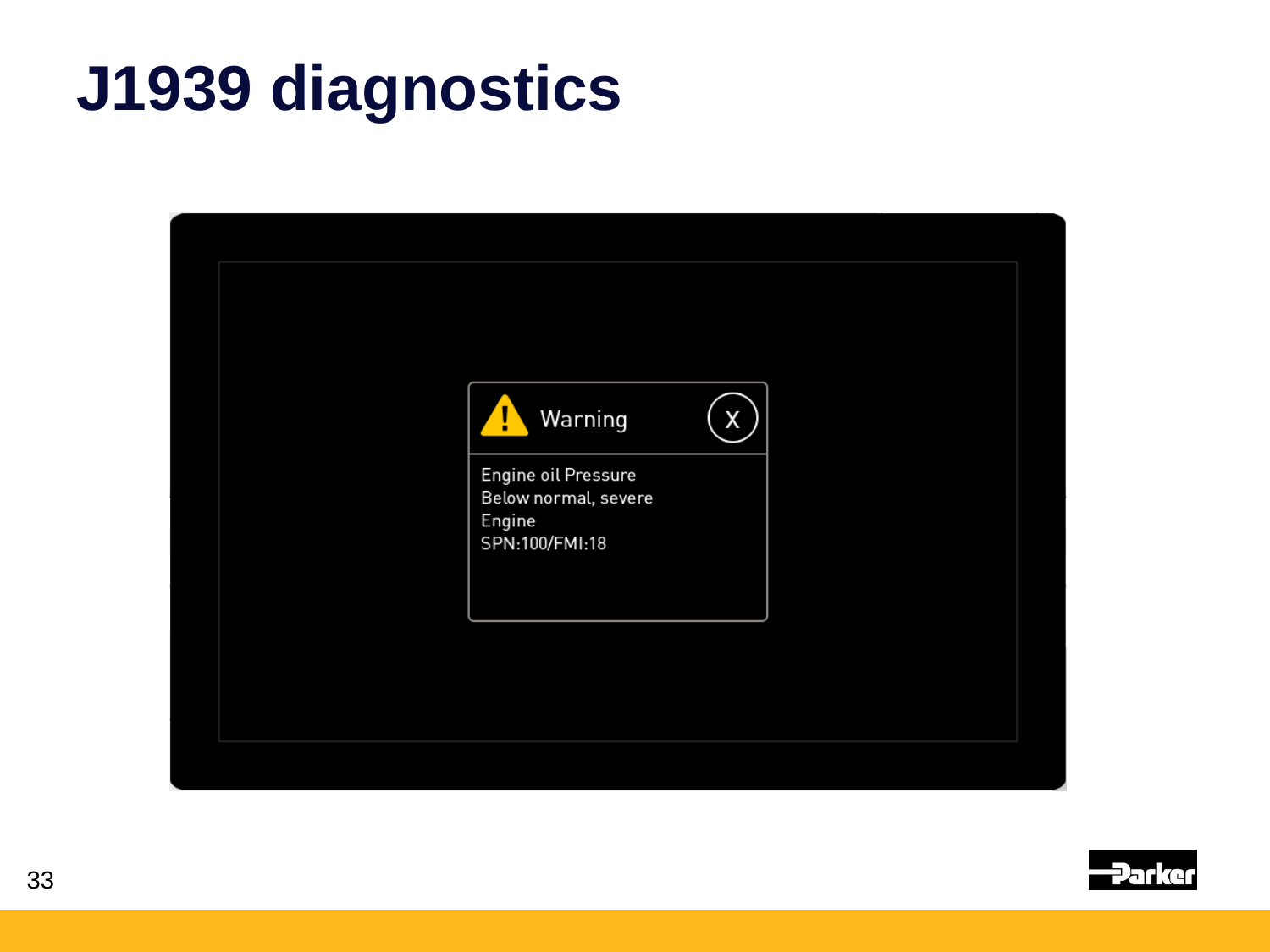

### • **DM1-Diagnostic Message**

- SPN-Suspect Parameter Number
- FMI-Failure Mode Identifier

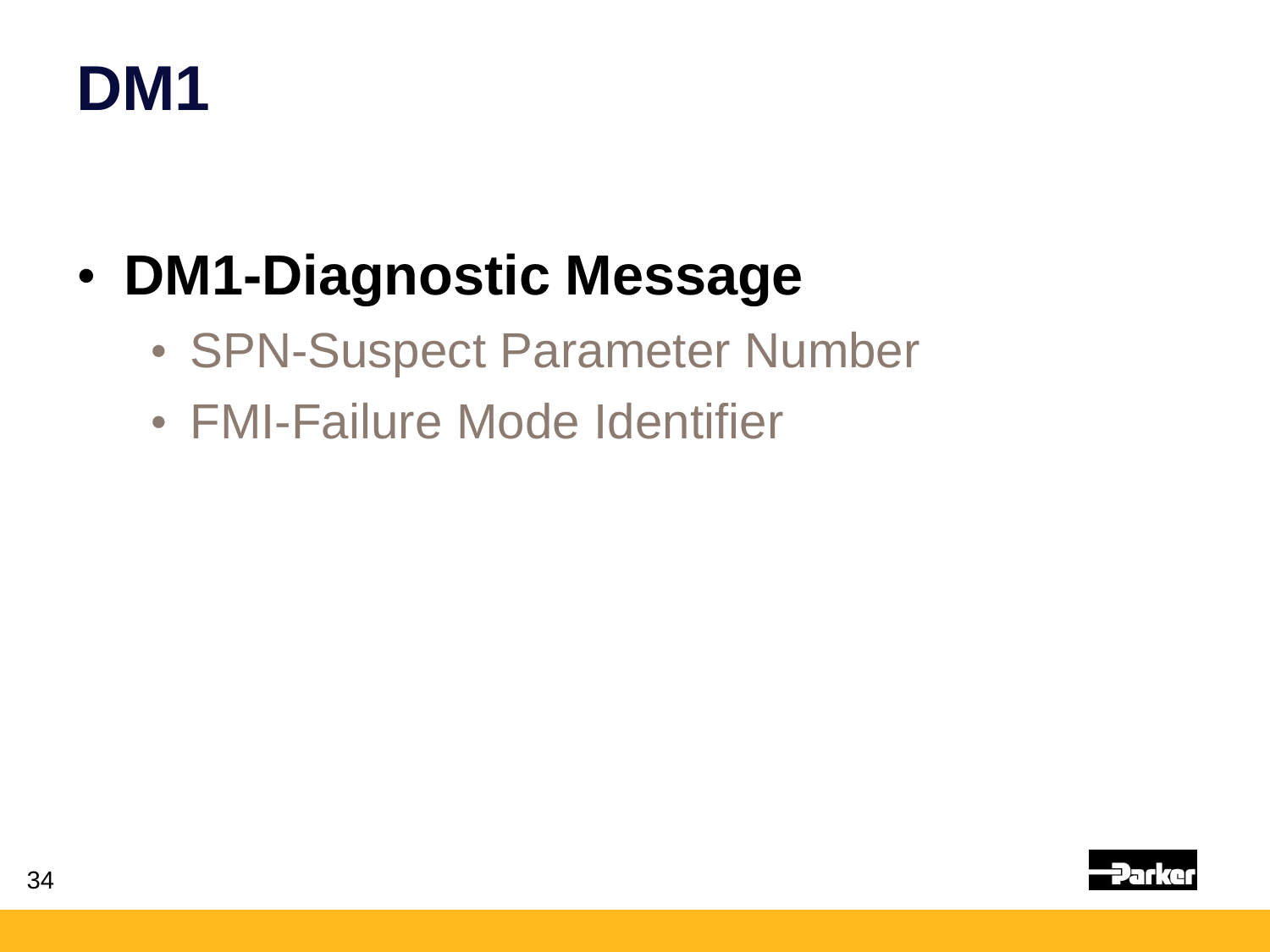# **SPN 190 Engine Speed**

Engine Speed / Actual engine speed which is calculated over a minimum crankshaft angle of 720 degrees divided by the number of cylinders.

Data Length: 2 bytes Data Range: 0 to 8031.875 rpm Type: Measured Supporting information: PGN reference: 61444

Resolution: 0.125 rpm/bit gain, 0 rpm offset

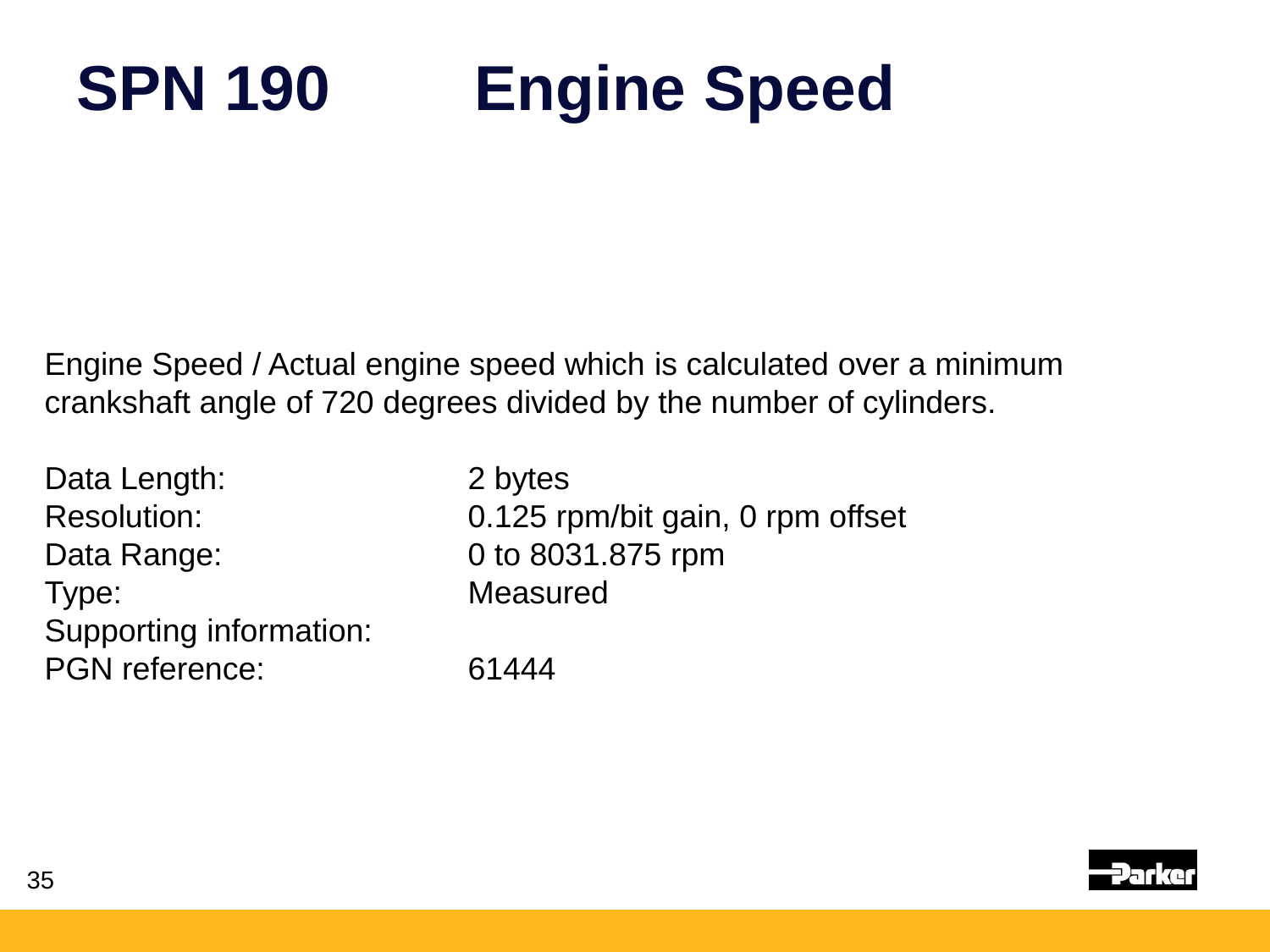

### SPN SPN in

### Suspect Parameter Number

| Property        | Value               |
|-----------------|---------------------|
| Name            | Engine oil Pressure |
| Description     |                     |
| <b>SPN</b>      | 100                 |
| Dialog priority | Warning             |
| $\geq$ Failures | Don't show          |
|                 | Message             |
|                 | Information         |
|                 | Confirmation        |
|                 | Warning             |
|                 | Alarm               |
|                 | Error               |
|                 | Critical            |
|                 |                     |

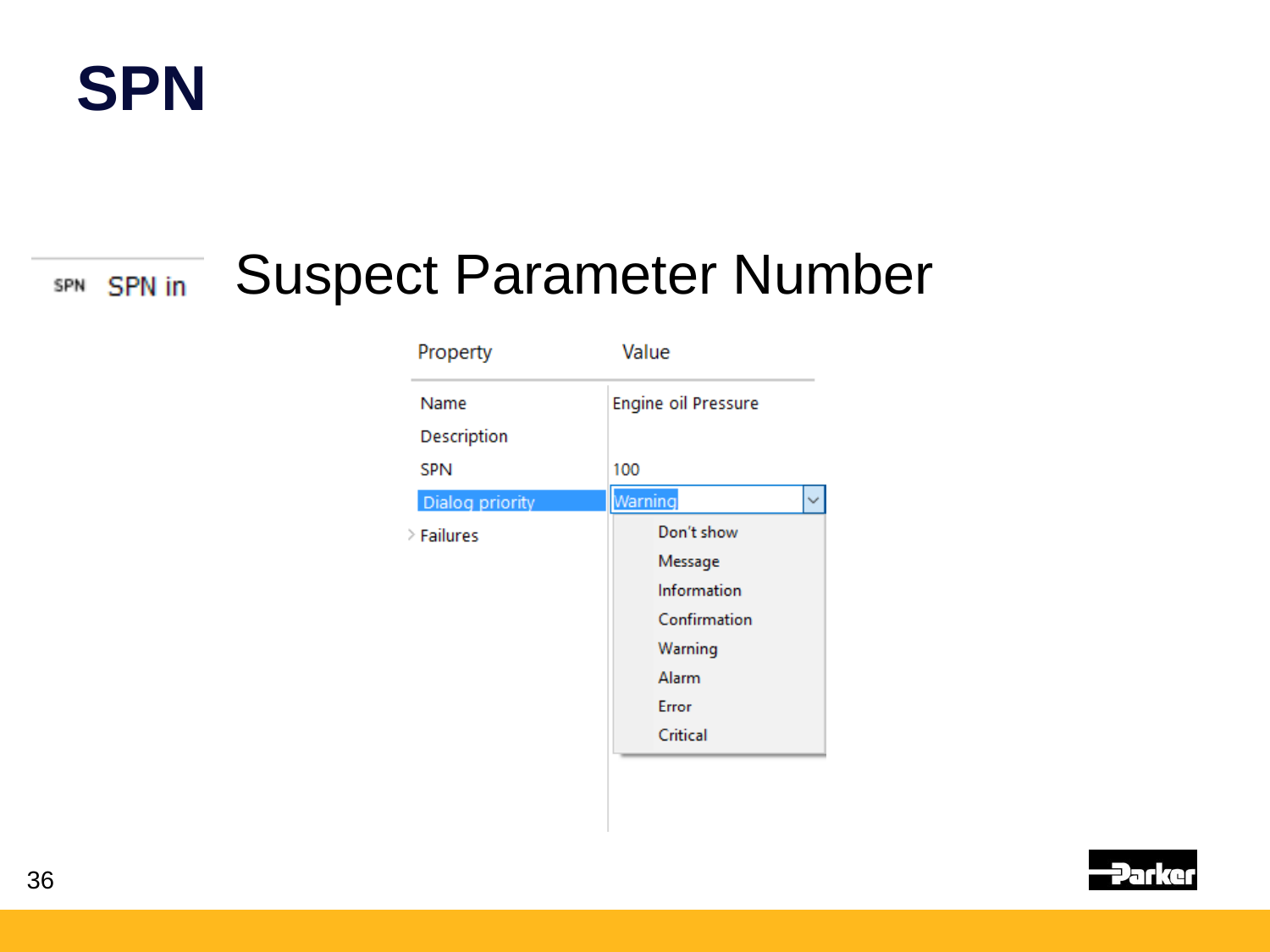### **DM1**

- DM1
	- SPN-Suspect Parameter Number
	- FMI-Failure Mode Identifier



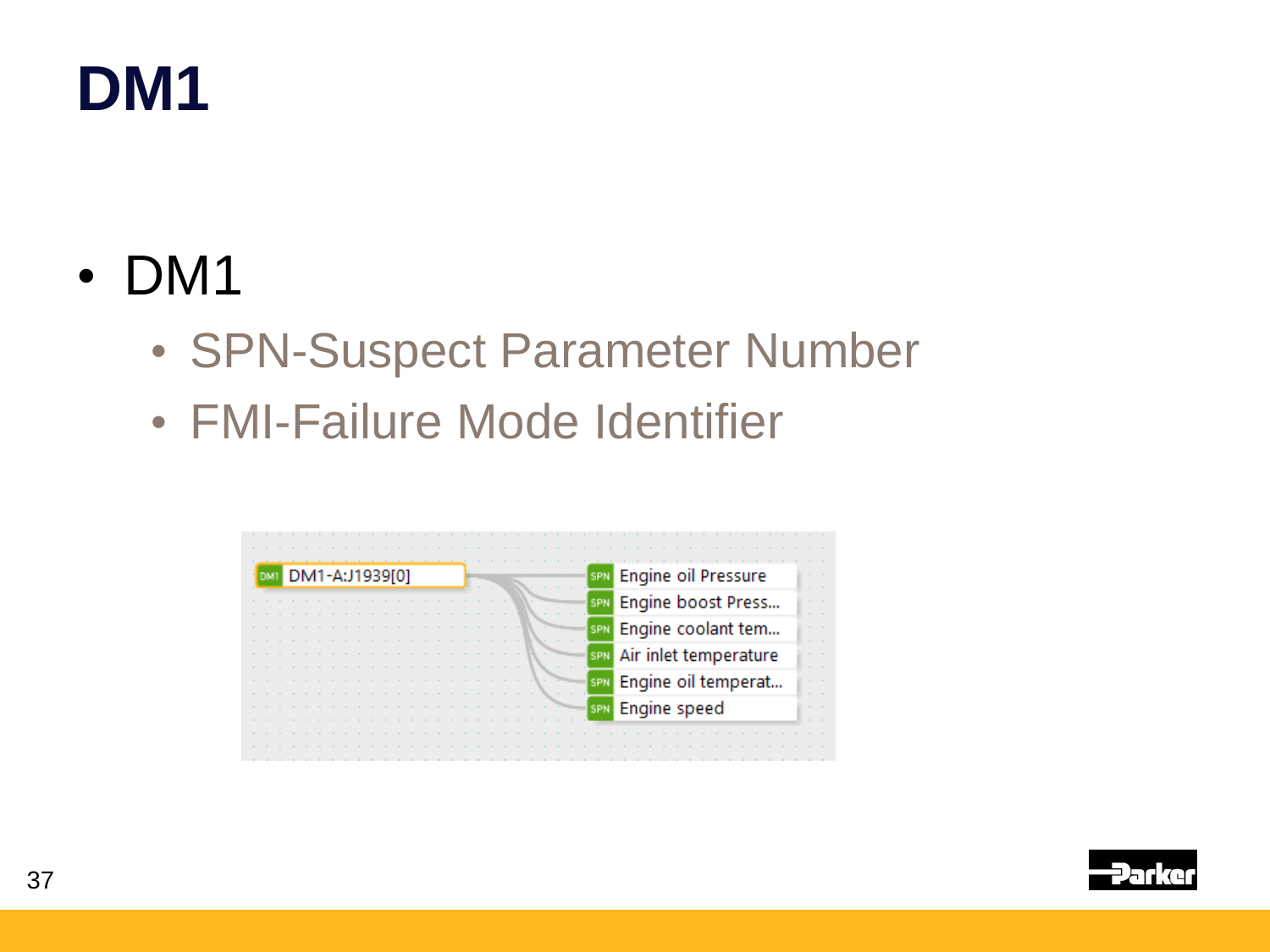### **FMI/SPN**

• **Example:** Engine oil<br>pressure sensor, voltage<br>below normal. SPN=100,<br>FMI=4 **pressure sensor, voltage below normal. SPN=100,** another and,  $\frac{\text{polyed}}{\text{polyd}}$ **below normal. SPN=100, FMI=4**

| <b>Example: Engine oil</b><br>pressure sensor, voltage<br>below normal. SPN=100,<br>$FMI=4$ |  | U. Above normal, most severe<br>1: Below normal, most severe | 2: Erratic or internittent<br>3: Voltage below normal | Joltage above normal |  |
|---------------------------------------------------------------------------------------------|--|--------------------------------------------------------------|-------------------------------------------------------|----------------------|--|
|                                                                                             |  |                                                              |                                                       |                      |  |
| 96: Fuel level                                                                              |  |                                                              |                                                       |                      |  |
| 100: Eng. oil<br>pressure                                                                   |  |                                                              | X                                                     |                      |  |
| 110: Coolant<br>temp                                                                        |  |                                                              |                                                       |                      |  |
| 111: Coolant<br>level                                                                       |  |                                                              |                                                       |                      |  |

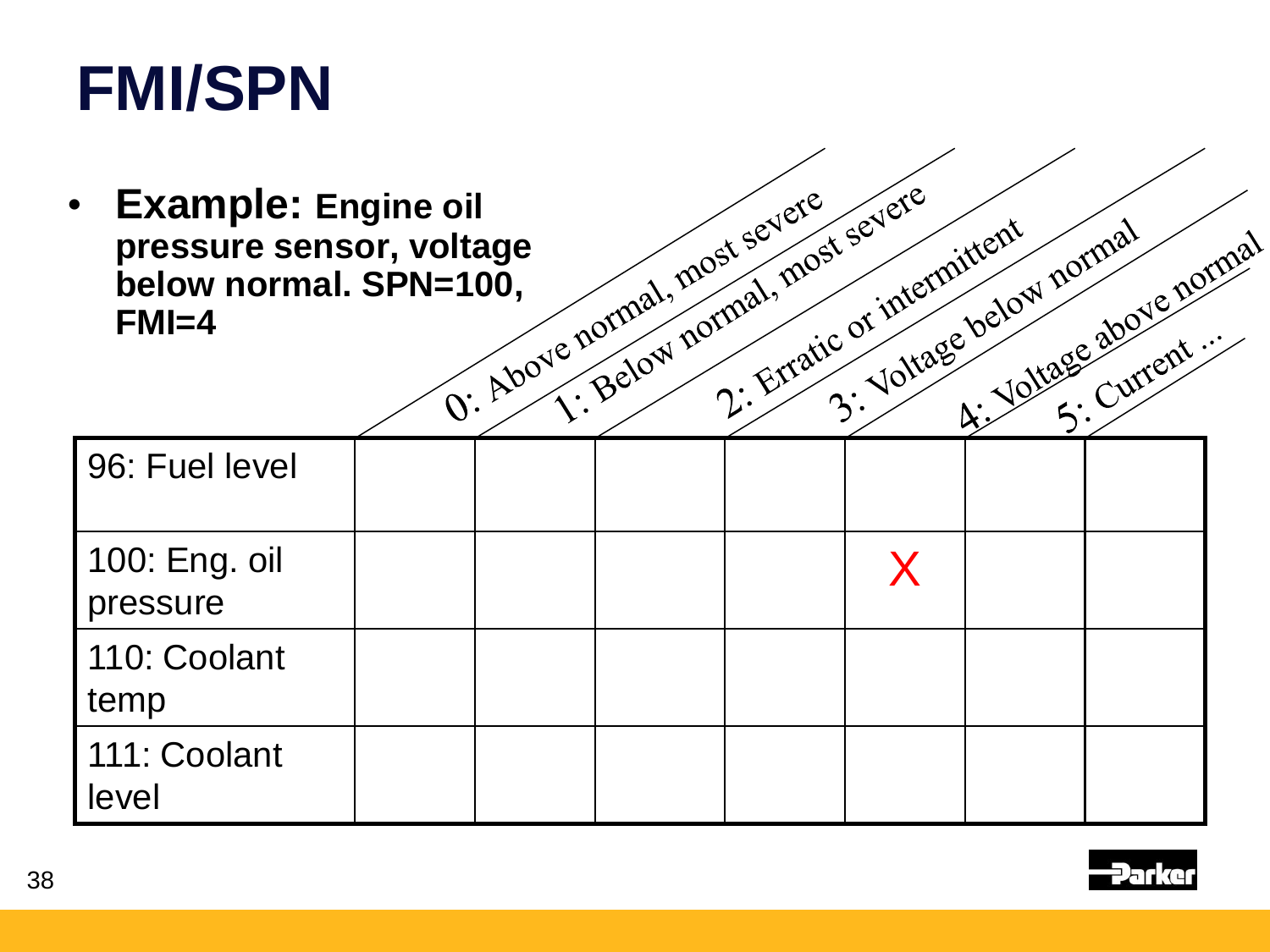# **Failure Mode Identifier**

### • **FMI**

- Between 0 and 31 (-1 indicates OK in IQAN)
- Adjustable texts

| Property                | Value                          |
|-------------------------|--------------------------------|
| $\mathscr{E}$ Name      | DM1-A:J1939[0]                 |
| Description             |                                |
| SPN conversion method 4 |                                |
| FMI texts               | d; Reserved; Not availat       |
| FMI text -1             | ОК                             |
| FMI text 0              | Above normal, most seve        |
| FMI text 1              | Below normal, most seve        |
| FMI text 2              | <b>Erratic or intermittent</b> |
| FMI text 3              | Voltage above normal           |
| FMI text 4              | Voltage below normal           |
| FMI text 5              | Current below normal           |
| FMI text 6              | Current above normal           |
| FMI text 7              | Out of adjustment              |
| FMI text 8              | Abnormal frequency             |
| FMI text 9              | Abnormal update rate           |
| FMI text 10             | Abnormal rate of change        |
| FMI text 11             | Root cause not known           |
| FMI text 12             | <b>Bad component</b>           |
| FMI text 13             | Out of calibration             |
| FMI text 14             | Special instructions           |
| FMI text 15             | Above normal                   |
| FMI text 16             | Above normal, severe           |
| FMI text 17             | <b>Below normal</b>            |

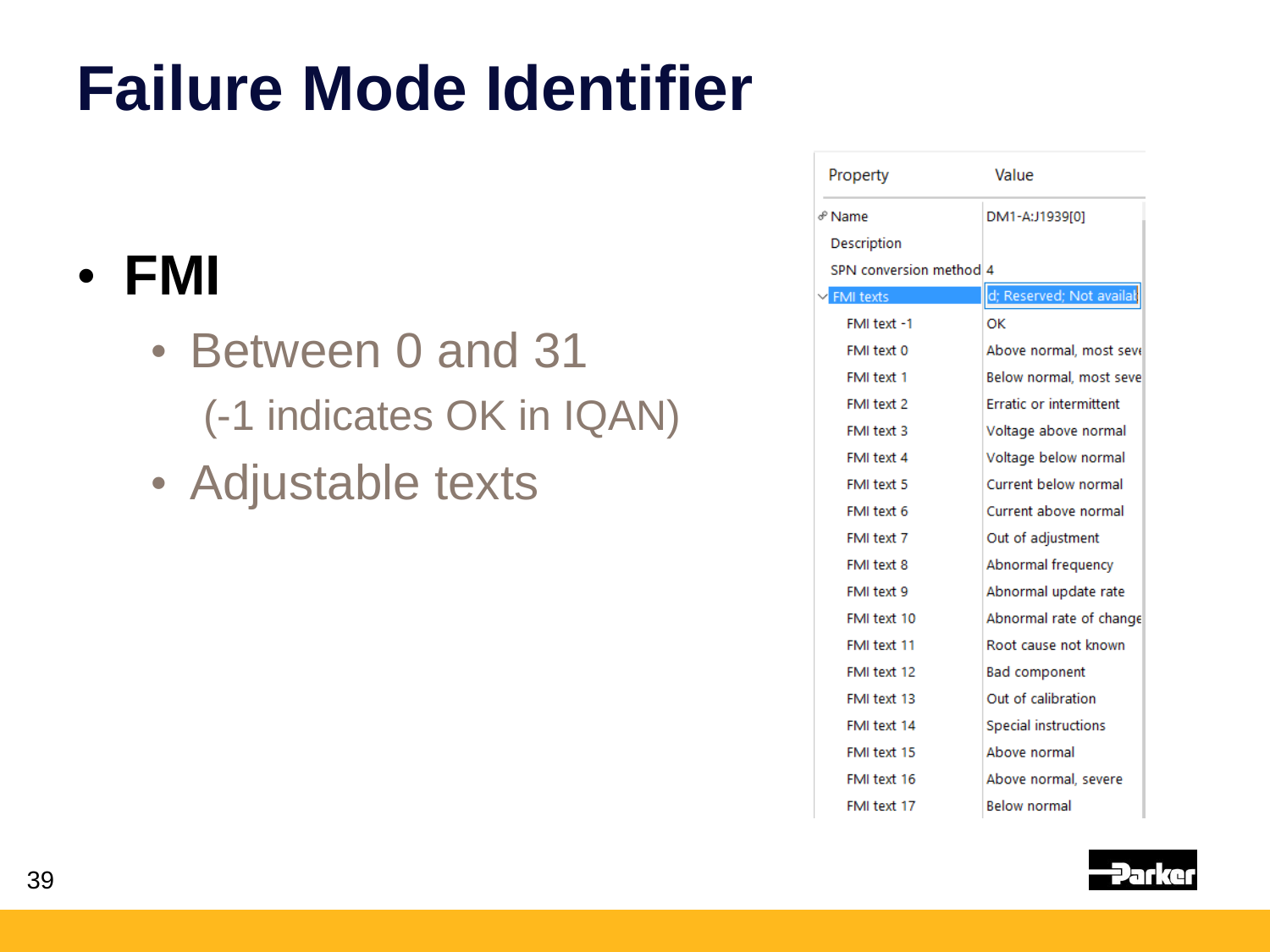### **DM2 Read old faults from J1939 module**

Property Inspector - DM1 channel (DM1)

| Value                                  |  |  |
|----------------------------------------|--|--|
| DM1                                    |  |  |
|                                        |  |  |
| 4                                      |  |  |
| {OK; Above normal, most severe; Belo   |  |  |
| ΑIΙ                                    |  |  |
| True                                   |  |  |
| {Engine Oil pressure; Engine Boost Pre |  |  |
| Engine Oil pressure - SPN in channel ( |  |  |
| Engine Boost Pressure - SPN in chann   |  |  |
| Engine Coolant Temperature - SPN in    |  |  |
| Air Inlet Temperature - SPN in channe  |  |  |
| Engine Oil Temperature - SPN in chan   |  |  |
| Engine Speed - SPN in channel (SPN)    |  |  |
|                                        |  |  |

|                           | Engine | Cancel<br>$\pmb{\mathsf{X}}$<br>Get DM2 |
|---------------------------|--------|-----------------------------------------|
| Engine Oil pressure (100) |        | Erratic or intermittent (2)             |
|                           |        |                                         |
|                           |        |                                         |
|                           |        |                                         |
|                           |        |                                         |